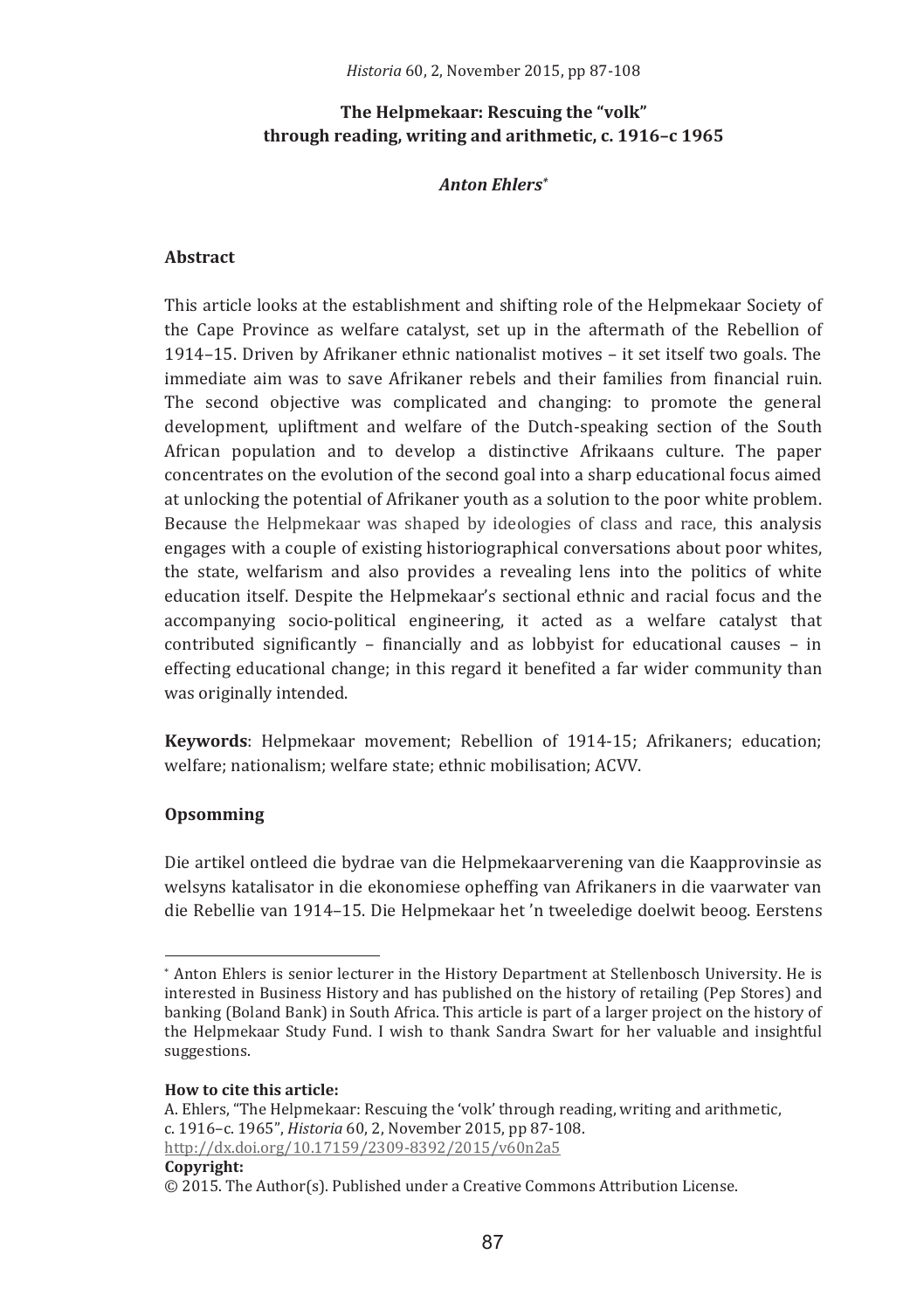om Afrikaner rebelle en hul gesinne van ekonomiese ondergang te red. Die tweede doel was meer gekompliseerd: die bevordering van die algemene ontwikkeling en welsyn van die Hollandssprekende deel van die Suid-Afrikaanse bevolking met die fokus op die ontwikkeling van 'n spesifieke Afrikaanse kultuur. Die artikel fokus op die ontwikkeling van die tweede doelstelling in 'n spesifieke opvoedkundige fokus, naamlik om die arm blanke probleem deur die ontsluiting van die potensiaal van die Afrikanerjeug deur opvoeding, op te los. Die Helpmekaar is gevorm deur ideologieë van ras en klas. Die artikel sluit dus aan by 'n aantal bestaande historiografiese debatte oor arm blankes, die welsynstaat, en verskaf ook insae in die politiek van wit onderwys. Ten spyte van sy eng etniese en nasionalistiese fokus en die gepaardgaande sosiale ingenieurswese het die Helpmekaar deur sy finansiële bydraes en as kampvegter vir opvoedkundige sake 'n beduidende rol in die bevordering van onderwys en opvoeding gespeel wat 'n veel wyer gemeenskap as wat aanvanklik beoog is, bevoordeel het.

Sleutelwoorde: Helpmekaarbeweging; Rebellie van 1914-15; Afrikaners, onderwys en opvoeding: welsyn: nasionalisme: welsynstaat: etniese mobilisering: ACVV.

### **Introduction**

Christian and Marius Barnard,<sup>1</sup> Frederick Van Zyl Slabbert,<sup>2</sup> Breyten Breytenbach,<sup>3</sup> Pieter Dirk Uys<sup>4</sup> and Arno Carstens.<sup>5</sup> Although this is an impressive group of Afrikaans public figures it is not ultimately these prominent beneficiaries of the Helpmekaar Society of the Cape Province who define its impact and contribution, but rather the approximately 6 300 students the Helpmekaar financed with over R83 million and the estimated 100 welfare causes and institutions it supported with £53 981 over more than eight decades. This was achieved through the approach propagated in 1920 by the then Helpmekaar chairman. Advocate H.S. van Ziil:

The best and most lasting work, also in the case of philanthropic and constructive work in the service of the *volk*, is that which is done in a quiet and composed way. This is the way in which the Helpmekaar - after its high profile on the public stage and exposure in the press during its founding phase - will have to learn to work if it wants to become be a sustaining influence for good in our country.<sup>6</sup>

The historical roots of the Helpmekaar (translated loosely as "help one another") lie in the Orange Free State and the consequences of the Afrikaner

<sup>&</sup>lt;sup>1</sup> They pioneered medical surgical procedures that enabled them to perform the first human heart transplant operation in the world.

<sup>&</sup>lt;sup>2</sup> He broke out of the typical Afrikaner mould to become Progressive Federal Party leader and a personification of white Afrikaner defiance of the apartheid system.

<sup>&</sup>lt;sup>3</sup> Well known literary figure, recipient of the Hertzog Prize and a fierce critic of apartheid.

<sup>&</sup>lt;sup>4</sup> Social commentator, stand-up comedian and creator of the Evita Bezuidenhout persona.

<sup>&</sup>lt;sup>5</sup> Influential performer and member of the Springbok Nude Girls rock band.

<sup>&</sup>lt;sup>6</sup> Helpmekaar Study Fund Office, Parow (hereafter HSO): Helpmekaar Society of the Cape Province (hereafter HSCP) Congress minutes, 26-27 May 1920, p 2.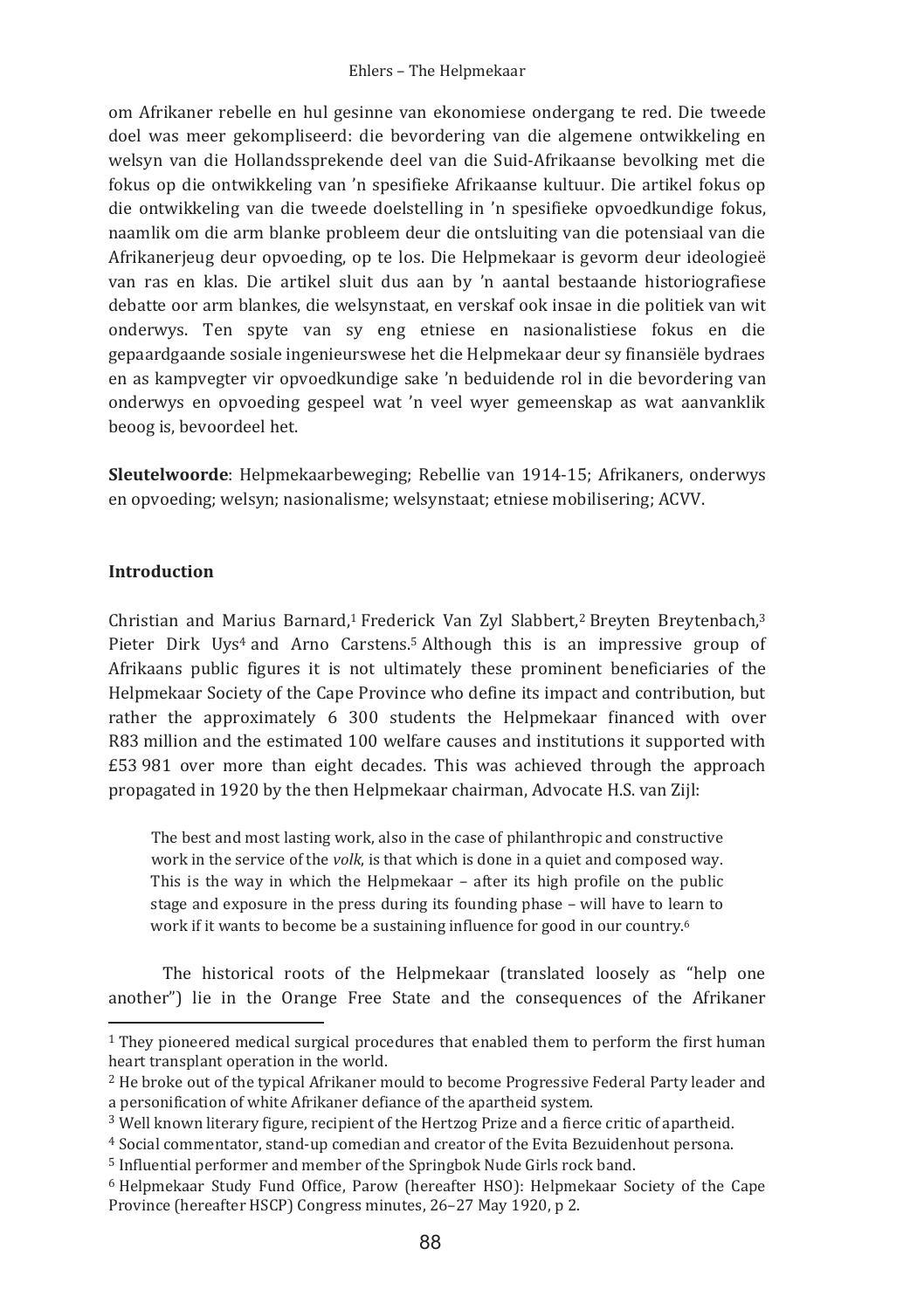Rebellion of 1914-1915. This rebellion was an armed protest by a section of the Afrikaner population against the Union government, sparked by parliament's decision that South Africa would participate actively in the First World War as a British ally against Germany.<sup>7</sup> The losses that loyalists (citizens who did not rebel) had incurred as a result of rebel actions led to a barrage of claims lodged against the rebels in the aftermath of the rebellion.<sup>8</sup> Because a sizeable number of rebels came from the socalled bywoner or poor white class of Afrikaners.<sup>9</sup> it soon became clear that the rebels were not in a financial position to pay these claims (totalling some  $E300000$ ).<sup>10</sup> Against this background the Helpmekaar idea - to collect money to settle the rebel debt - took root in the affected districts of the northern Free State and western Transvaal. It developed into a broader movement which eventually spread throughout the Union during the course of 1915 and 1916 and manifested in the formation of four provincial Helpmekaar societies. The Helpmekaar's efforts were sufficient to settle the rebel debt and leave the Helpmekaar movement<sup>11</sup> with a surplus of  $E92\ 000^{12}$  In the process, many rebels were saved from joining the ranks of the Afrikaner poor whites. The surplus funds were divided pro rata among the four provincial societies according to the contribution of each province to the surplus.

The need for a provincial organisation to coordinate the Helpmekaar efforts in the Cape Province culminated in a founding congress held in June 1916 in Cape Town. The congress, under the chairmanship of Dr D.F. Malan, editor of *Die Burger*, was attended by 37 representatives from 42 branches and it adopted a constitution that provided for the establishment of the Helpmekaar Society of the Cape Province (hereafter Helpmekaar).<sup>13</sup> Anybody 16 years and older who could identify with the aims of the Society could become a member. The Helpmekaar was organised on a branch system, each with its own local executive, with the highest authority vested in a Congress that met annually and consisted of the delegates from the various branches. The Congress annually elected a Central Committee (CC) comprising a chairman, vice-chairman, secretary, treasurer and eight other members. The CC was responsible for implementing the decisions of the Congress and the general management of the matters of the Society.<sup>14</sup>

The Helpmekaar set itself a dual goal: firstly, to rescue Afrikaner rebels who participated in the Rebellion of 1914-15 and their families from financial ruin.

<sup>&</sup>lt;sup>7</sup> A. Grundlingh and S. Swart. Radelose Rebellie? Dinamika van die 1914-1915 Afrikanerrebellie (Protea Bookhouse, Pretoria, 2009), pp 14-18.

<sup>&</sup>lt;sup>8</sup> UG 46-16, Report of the Rebellion Losses Commission, p 9.

<sup>&</sup>lt;sup>9</sup> UG 28-15. Department of Justice. Annual Report for the Calendar Year 1914. p 186: Grundlingh and Swart, Radelose Rebellie?, pp 23-26.

<sup>&</sup>lt;sup>10</sup> "OVS Saamwerk", De Burger, 29 December 1915.

<sup>&</sup>lt;sup>11</sup> The Helpmekaar movement refers to the four provincial Helpmekaar Societies (Cape Province. Transvaal, Orange Free State and Natal) whose combined efforts generated the funds to settle the rebel debt.

<sup>&</sup>lt;sup>12</sup> HSO: HSCP Congress Minutes, 21-22 May 1919, pp 5, 7.

<sup>&</sup>lt;sup>13</sup> "Helpmekaar Kongres te Kaapstad". De Burger, 29 June 1916: HSO: HSCP Congress Minutes. 28-29 June 1916, pp 1-3.

<sup>&</sup>lt;sup>14</sup> HSO: HSCP, Argiefstukke, "Koncept-Konstitutie" (pamphlet).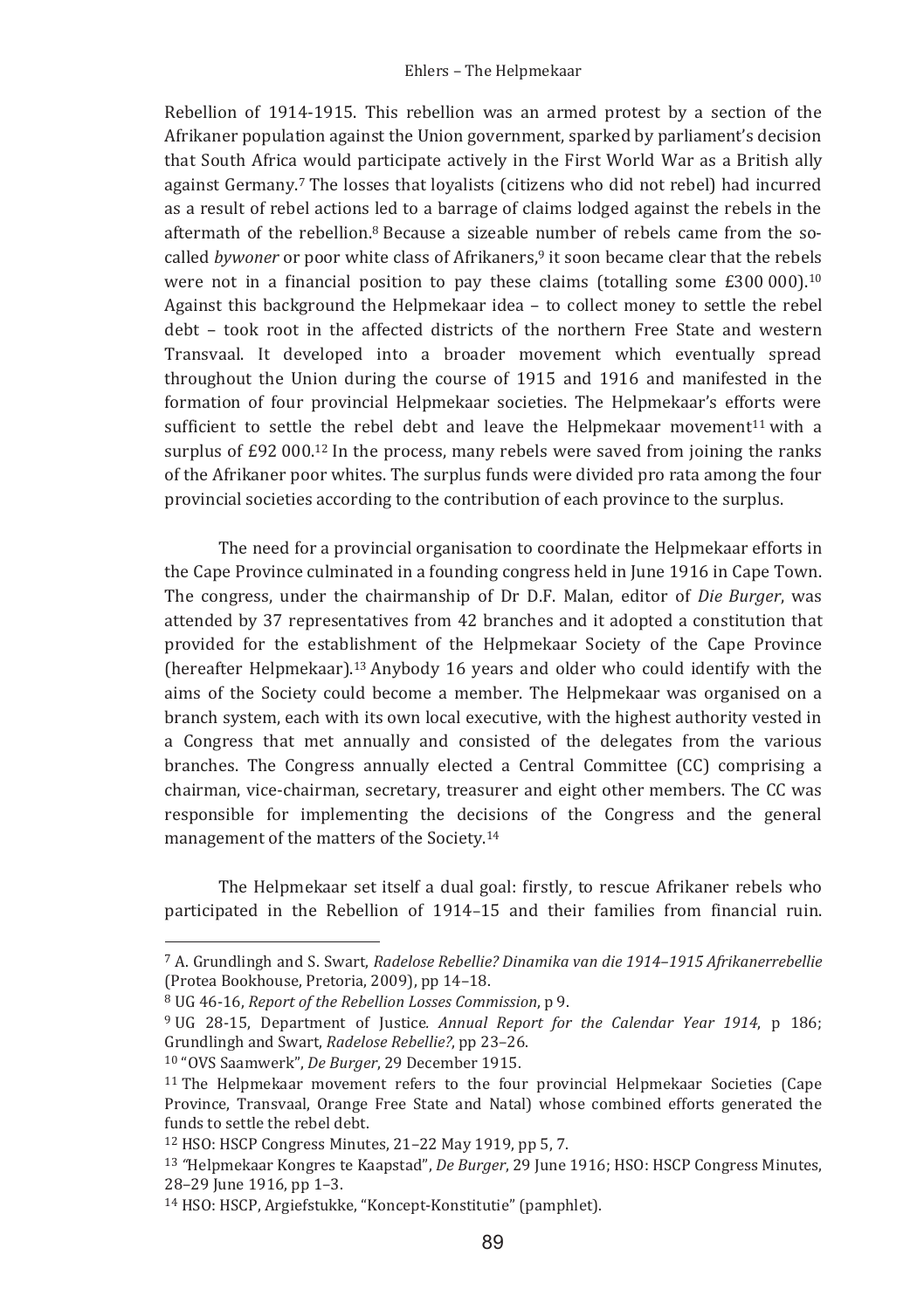#### Ehlers - The Helpmekaar

Secondly, it wished to promote the general development, upliftment and welfare of the Dutch-speaking section of the South African population and to facilitate the development of a distinctive Afrikaans culture. This article analyses the role of the Helpmekaar in twentieth-century South Africa as a welfare catalyst primarily devoted to the economic and social upliftment of Afrikaners. The second goal of the Helpmekaar, as this essay will argue, developed into a socio-politically driven educational drive exclusively aimed at unlocking the potential of Afrikaner youth as a solution to the poor white problem.

Because the Helpmekaar was shaped by ideologies of class and race, this analysis engages with a couple of existing historiographical conversations about poor whites, the state, welfarism and also provides a revealing lens into the politics of white education itself. According to a working paper written in 2006 by Jeremy Seekings, recent historiography on the development of welfare state-building in South Africa is characterised by the pivotal position afforded to the 1930s Carnegie Commission of Inquiry into the poor white problem in South Africa. This commission is credited with the status of being the catalyst and dynamo that kick-started and propelled the state into welfare state-building.<sup>15</sup> Without denying the importance of the Carnegie Commission, Seekings offers a corrective by arguing that the origins of the South African welfare state predates the commission and he locates it in the early 1920s with the coming to power of the Pact government in 1924.

Seekings argues that the appointment of the Pienaar Commission that investigated the matter of old age pensions and national insurance, which culminated in the 1928 Old Age Pensions Act, proves his argument. He locates this Act in the broader segregation policy of the Pact government as part of the attempts to elevate whites as the "civilised" section of the population above the "uncivilised" (African) section by means of a combination of "civilised labour policies, land settlement policies in the countryside, and welfare reform",<sup>16</sup> The welfare reforms of the Pact government were therefore part of its broader attempts to re-order society according to a racial hierarchy with a clear division between the "civilised" (whites) and the "uncivilised" (Africans).<sup>17</sup> Secondly, Seekings argues that with the exception of education, many of the commission's findings were attempts to turn back the clock in terms of programmatic welfare state-building (which he labels as "modernist"). He alleges that the commission sought a return to the Church as the primary channel of welfare relief (which he labels "anti-modernist") - in the process causing a splintering of welfare efforts that retarded the expansion of welfare programmes.<sup>18</sup>

<sup>&</sup>lt;sup>15</sup> J. Seekings, "The Carnegie Commission and the Backlash against Welfare State-building in South Africa, 1931-1937", Centre for Social Science Research, Working Paper No. 159, May 2006. p 1.

<sup>&</sup>lt;sup>16</sup> J. Seekings, "Not a Single White Person Should be Allowed to Go Under': Swartgevaar and the Origins of South Africa's Welfare State, 1924-1929", The Journal of African History, 48, 3, 2007, pp 377-378, 382.

<sup>&</sup>lt;sup>17</sup> Seekings, "Not a Single White Person", pp 378-379.

<sup>&</sup>lt;sup>18</sup> Seekings, "The Carnegie Commission", p 1.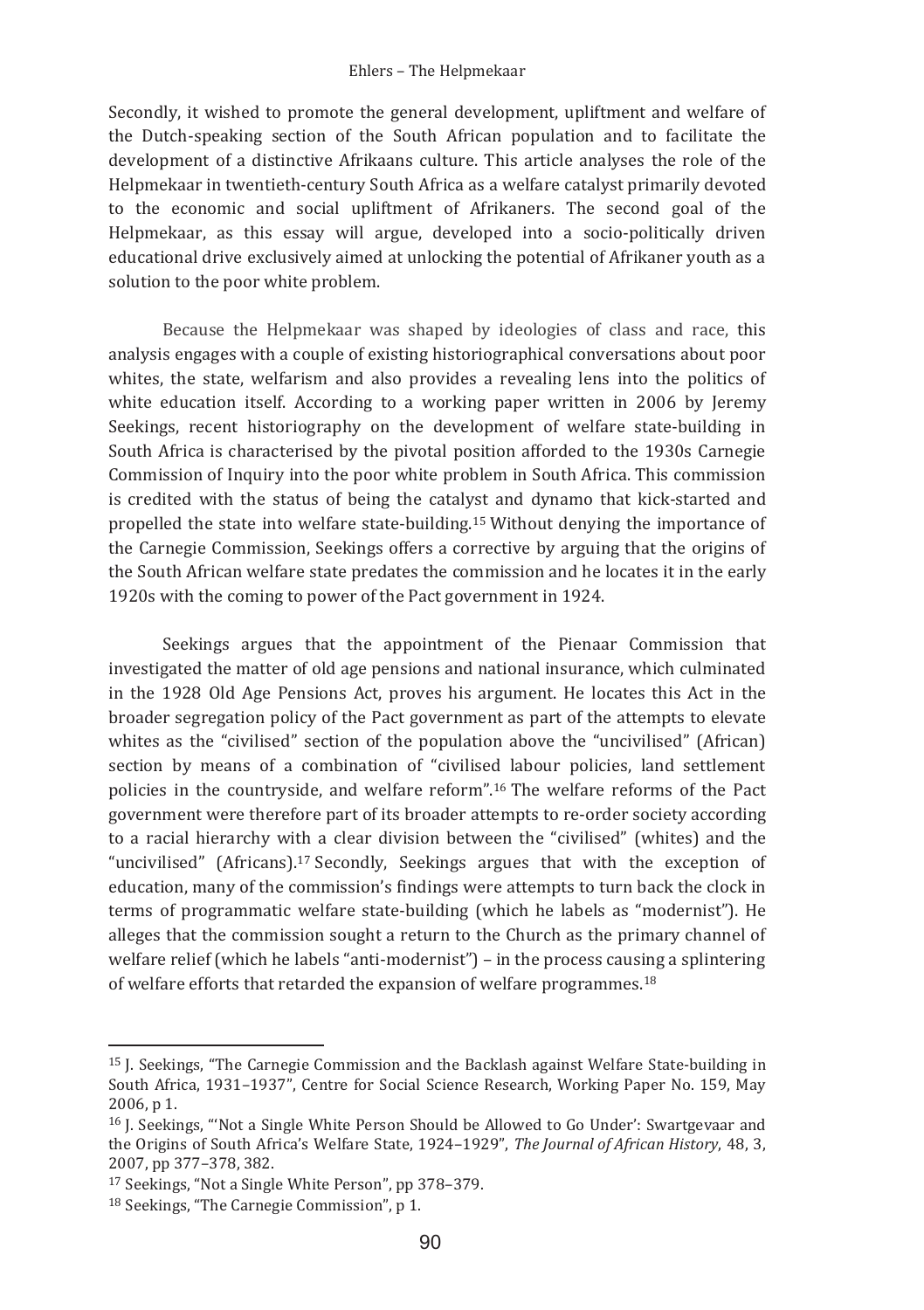While the role of Afrikaner institutions such as the Nederduits Gereformeerde Kerk (NGK, Dutch Reformed Church) and the Afrikaanse Christelike Vroue Vereniging (ACVV, Afrikaans Christian Women's Association)<sup>19</sup> forms an integral part of discussions on the development of the welfare state in South Africa, there is a silence on the role of the Helpmekaar. An analysis of the Helpmekaar can therefore broaden this historiographical conversation because it provides a window on a nongovernmental or private space that gives an insight into the way Cape Afrikaner elites involved with the Helpmekaar viewed the poor white problem and sought remedies for it within the means at their disposal. This private engagement by the Helpmekaar with white social problems not only predates the Carnegie Commission but also helped to pave the way for it – strengthening the Seekings corrective on the over emphasis of the pivotal role of the Carnegie Commission and the origins of welfare state-building in South Africa. As a private welfare initiative of a special kind, the Helpmekaar contributed to welfare state-building in South Africa by providing financial assistance to students for educational purposes in the form of study loans. A study of the Helpmekaar also gives insight into the intertwined private/state networks of the Afrikaner nationalist movement which manifested in shared personnel and rhetoric. Through these networks the Helpmekaar, although private, shared the same socio-political ideological thinking that motivated government attempts at welfare state-building after 1924 and in that regard served as a precursor (laboratory and pressure group) for ideas (specifically on education) that fed into government efforts at welfare state-building after 1924.

### The broader context of Helpmekaar thinking on the poor white problem

This section has a twofold objective. It aims to contextualise the Helpmekaar path that led to its mantra of social upliftment through education as its contribution and primary solution to the poor white problem; and secondly, to provide a window on the Helpmekaar's relationship with the ACVV, the most prominent existing Afrikaner welfare organisation in the Cape Province, one which the Helpmekaar needed to consider in its positioning.

The ACVV was founded in 1904 and by 1916 it already had an established set of welfare practices<sup>20</sup> focusing on poor white Afrikaners. Its activities also went bevond welfare practices and in the words of Du Toit. "the ACVV's everyday practice involved promoting identification with an imagined community defined by race, language and religion" that resonated with their motto of working for "kerk, volk en taal" (church, people and language).<sup>21</sup> The Helpmekaar wanted to position itself within this context. The Society was born in the "presence" of the ACVV. The organisation was represented at the Helpmekaar founding congress in 1916 by its

<sup>&</sup>lt;sup>19</sup> Seekings, "The Carnegie Commission", pp 4, 16-18.

<sup>&</sup>lt;sup>20</sup> They "handed out old clothes, visited the poor and provided medicines". See M. du Toit, "The Domesticity of Afrikaner Nationalism: Volksmoeders and the ACVV, 1904-1929", Journal of Southern African Studies, 29, 1, March 2003, p 160.

<sup>&</sup>lt;sup>21</sup> Du Toit, "The Domesticity of Afrikaner Nationalism", pp 162, 163.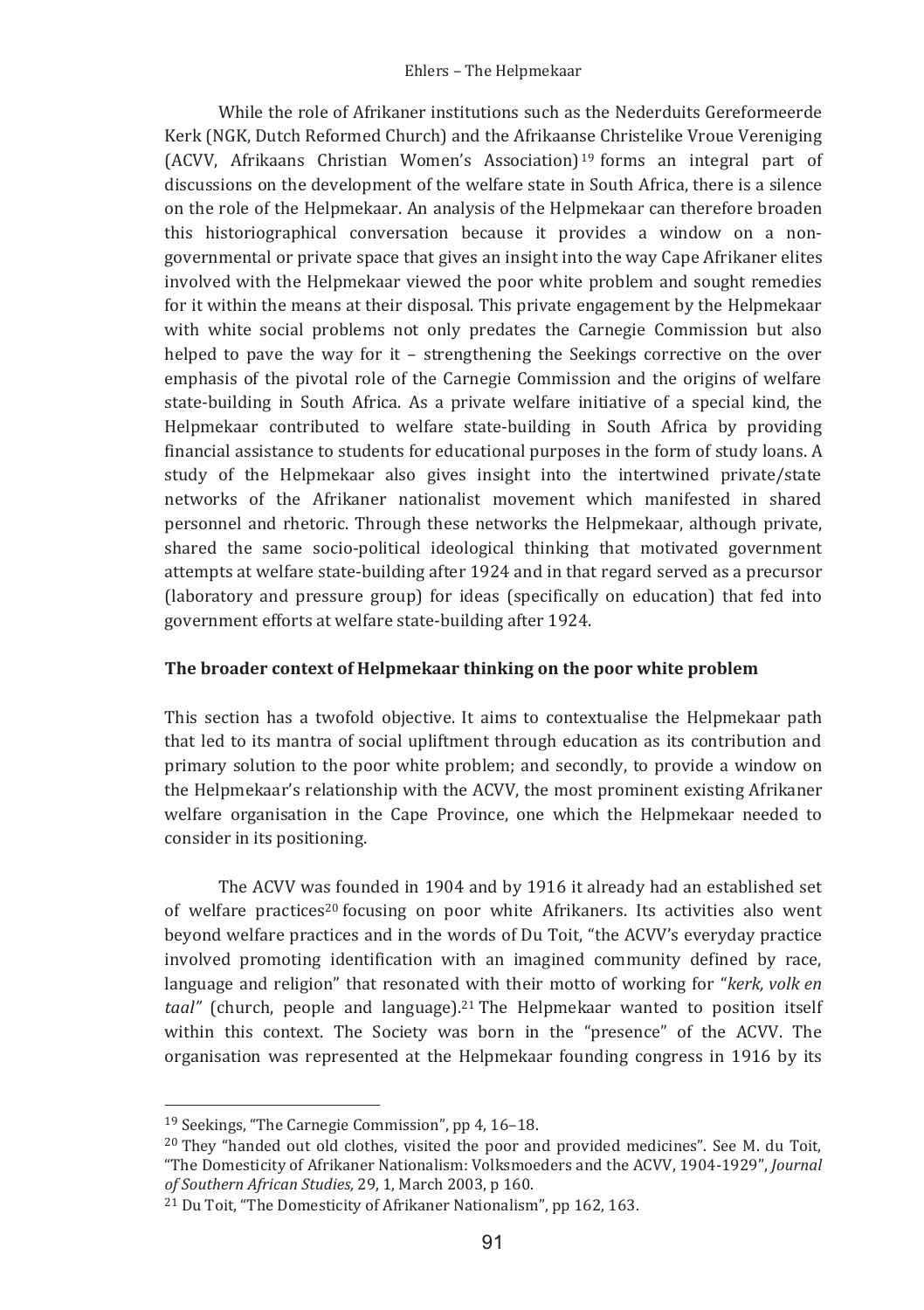president. Mrs Roos<sup>22</sup> who was also a member of the Cape Peninsula branch of the Helpmekaar.<sup>23</sup> The tone and basis of the relationship between the Helpmekaar and ACVV was set by a resolution accepted at the Helpmekaar founding congress. It expressed its appreciation for the work done by the ACVV and wished its members success for the future. The congress further recommended that Helpmekaar branches consult with the ACVV and other local Christian organisations on local needs to avert friction and competition  $-$  a suggestion endorsed by Dr D.F. Malan at the 1918 Helpmekaar Congress.<sup>24</sup> Over time, the two organisations came to view each other as "blood sisters" - both arising from difficult times of struggle.<sup>25</sup> They were represented at one another's annual conferences<sup>26</sup> during which the cordial relationship between them was highlighted<sup>27</sup> and they took note of one another's activities.<sup>28</sup> Furthermore, the Helpmekaar supported ACVV initiatives financially<sup>29</sup> and the ACVV was particularly appreciative of the assistance received from the Helpmekaar for its social initiatives in Salt River among the poor Afrikaners.<sup>30</sup> The fact that both organisations identified with education as the "saviour" for the "upliftment of our people", was the common ground that sealed their relationship and made Rev. Roome, chairman of the Helpmekaar, declare in 1935 that the interests of the ACVV resonated well with those of the Helpmekaar.<sup>31</sup>

Since the Helpmekaar's inception, this close and cordial relationship was facilitated by the networks that linked them, pivoting on shared institutional membership and familial networks, primarily those of the Cape elite, which converged in the membership of the Helpmekaar CC and the Cape Peninsula branch of the Helpmekaar. On the retirement of Roos in 1921, Minnie Roome (who was also a member of the Cape Peninsula branch of the Helpmekaar)<sup>32</sup> became the chairman of the Cape Town branch of the ACVV while the national presidency went to Elizabeth

<sup>&</sup>lt;sup>22</sup> HSO: HSCP Congress Minutes, 28-29 June 1916, p 1.

<sup>&</sup>lt;sup>23</sup> HSO: Minutes of the Cape Peninsula Helpmekaar Branch, 9 February 1916 to 29 October 1930, General meeting, 5 December 1916, pp 162, 163.

<sup>&</sup>lt;sup>24</sup> HSO: HSCP Congress Minutes, 28-29 June 1916, p 6; and 22-23 May 1918, p 5.

 $^{25}$  They saw themselves as "eie susters - eners in oorsprong, albei het sy ontstaan in donkerdae van stryd gehad". See HSO: HSCP Congress Minutes, 3-4 April 1934, p 2.

<sup>&</sup>lt;sup>26</sup> HSO: HSCP Minute Book, 13 June 1928 to 12 December 1935, Central Committee, 26 October 1932, p 102.

<sup>&</sup>lt;sup>27</sup> HSO: HSCP Congress Minutes, 21-22 May 1919, p 9.

<sup>&</sup>lt;sup>28</sup> HSO: HSCP Minute Book, 13 June 1928 to 12 December 1935, Central Committee, 13 December 1934, p 146.

<sup>&</sup>lt;sup>29</sup> HSO: HSCP Congress Minutes, 13-14 April 1927, p 6; 16-17 April 1930, p 15.

<sup>&</sup>lt;sup>30</sup> HSO: HSCP Minute Book, 13 June 1928 to 12 December 1935, Central Committee, 7 June 1933. p 115.

 $31$  HSO: HSCP Congress Minutes, 23-24 April 1935, p 1. The special relationship was also demonstrated by more personalised behaviour such as the telegram sent to Roos by the 1918 Helpmekaar Congress to congratulate her on her birthday. The high esteem which she had held in Helpmekaar circles was underscored by the resolution passed by the 1925 Congress to sympathise with her passing. She was referred to as a "deceased mother of the nation". See HSO: HSCP Congress Minutes, 22-23 May 1918, p 4; 15-16 April 1925, p 4.

<sup>&</sup>lt;sup>32</sup> HSO: Minutes of the Cape Peninsula Helpmekaar Branch, 9 February 1916 to 29 October 1930, General meeting, 18 December 1918, p 187.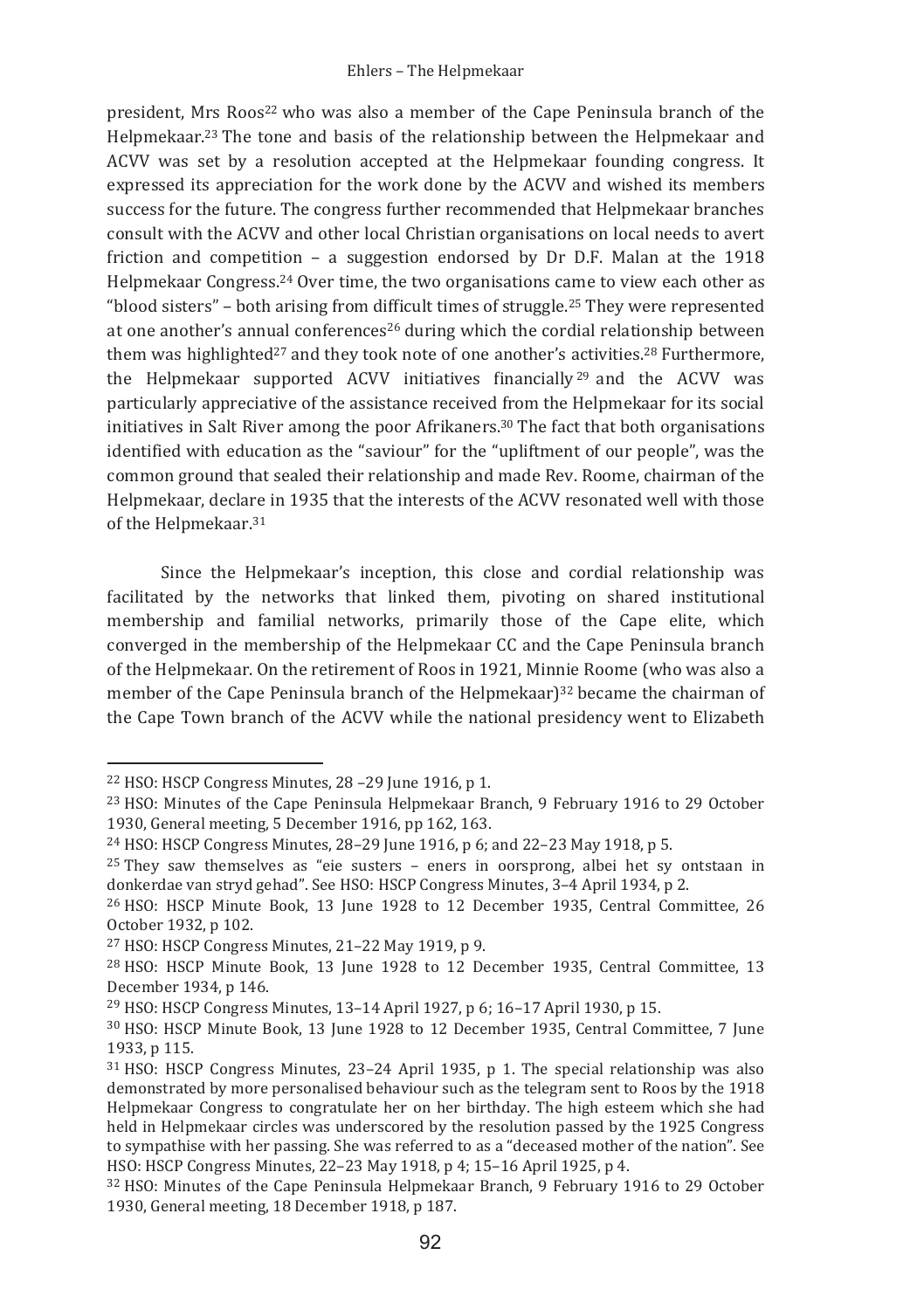Jordaan from Cradock. In 1930, Roome took over the presidency from Jordaan. Jordaan was married to Gert Jordaan, a farmer from Cradock,<sup>33</sup> a founding member of the Helpmekaar and member of the Helpmekaar CC from 1916 to 1935.<sup>34</sup> Minnie was married to the Rev. F.X. Roome, 35 a member of the Cape Peninsula branch of the Helpmekaar and its chairman since 1920;<sup>36</sup> a member of the Helpmekaar CC since 1921<sup>37</sup> and the CC chairman from 1928 (a position that he held for 13 years until 1940).<sup>38</sup> Anna Gever, described by Du Toit as "a dynamic and influential member".<sup>39</sup> of the ACVV and her husband Dr A.L. Gever, who succeeded Dr D.F. Malan as editor of Die Burger,<sup>40</sup> were both members of the Cape Peninsula branch of the Helpmekaar.<sup>41</sup>

In December 1922, Maria Elizabeth Rothmann<sup>42</sup> who had recently moved to Cape Town and was counted among the influential "Western Cape women"<sup>43</sup> who dominated the ACVV in the 1920s and 1930s became a member of the Cape Peninsula branch of the Helpmekaar. The fourth member of the so called "vier-skaar"<sup>44</sup> of the ACVV, Miss Alida (Ida) Theron, also joined the ranks of the Cape Peninsula branch of the Helpmekaar briefly in the period after she was appointed as assistant to Rothmann at *Die Burger* in 1922.<sup>45</sup> The close links between the ACVV and Helpmekaar that peaked in the 1930s was best described by Mrs L. Steytler, ACVV representative at the 1937 Helpmekaar Congress, when she referred to the cordial relationship and the excellent manner in which the two organisations were led from the same (Roome) household.<sup>46</sup> Figuratively speaking, the two organisations shared the same pillow. From a Helpmekaar perspective the hub of this entangled web was the Cape Peninsula branch whose membership included other members of the Cape elite such as advocate (later Judge of the Cape High Court) H.S. van Zijl, Fred Dormehl (first

<sup>&</sup>lt;sup>33</sup> Du Toit, "The Domesticity of Afrikaner Nationalism", p 168.

<sup>34</sup> HSO: HSCP Congress Minutes, 28-29 June 1916, pp 1, 9; 23-24 April 1935, p 10.

<sup>&</sup>lt;sup>35</sup> Du Toit. "The Domesticity of Afrikaner Nationalism", p 168.

<sup>&</sup>lt;sup>36</sup> HSO: Minutes of the Cape Peninsula Helpmekaar Branch, 9 February 1916 to 29 October 1930, General meeting, 9 December 1919, p 50.

<sup>37</sup> HSO: HSCP Congress Minutes, 25-26 May 1921, p 9.

<sup>&</sup>lt;sup>38</sup> HSO: HSCP Congress Minutes, 4-5 April 1928, p 14: 16-17 April 1941, p 1.

<sup>&</sup>lt;sup>39</sup> Du Toit, "The Domesticity of Afrikaner Nationalism", p 169.

<sup>&</sup>lt;sup>40</sup> C.J. Beyers and J.L. Basson (eds), Suid-Afrikaanse Biografiese Woordeboek. Volume 5 (HSRC, Pretoria, 1987), p 306.

<sup>&</sup>lt;sup>41</sup> HSO: Minutes of the Cape Peninsula Helpmekaar Branch, 9 February 1916 to 29 October 1930, General meeting, 11 September 1923, p 215; HSO: HSCP Congress Minutes, 23-24 April 1935. p 1.

<sup>&</sup>lt;sup>42</sup> HSO: Minutes of the Cape Peninsula Helpmekaar Branch, 9 February 1916 to 29 October 1930, General meeting, 8 December 1922, p 210.

<sup>&</sup>lt;sup>43</sup> Du Toit, "The Domesticity of Afrikaner Nationalism", p 169.

<sup>&</sup>lt;sup>44</sup> Bevers and Basson (eds), Suid-Afrikaanse Bioarafiese Woordeboek, Volume 5, p 306.

<sup>&</sup>lt;sup>45</sup> HSO: Minutes of the Cape Peninsula Helpmekaar Branch. 9 February 1916 to 29 October 1930, General meeting, 7 June 1923, p 213; Beyers and Basson (eds), Suid-Afrikaanse Biografiese Woordeboek Volume 5, p 816.

<sup>&</sup>lt;sup>46</sup> Original Afrikaans: "Die twee verenigings, so voortreflik uit een huis gelei deur ds Roome en mey Roome, steun mekaar hartlik ...", see HSO: HSCP Congress Minutes, 30-31 March 1937, p 1.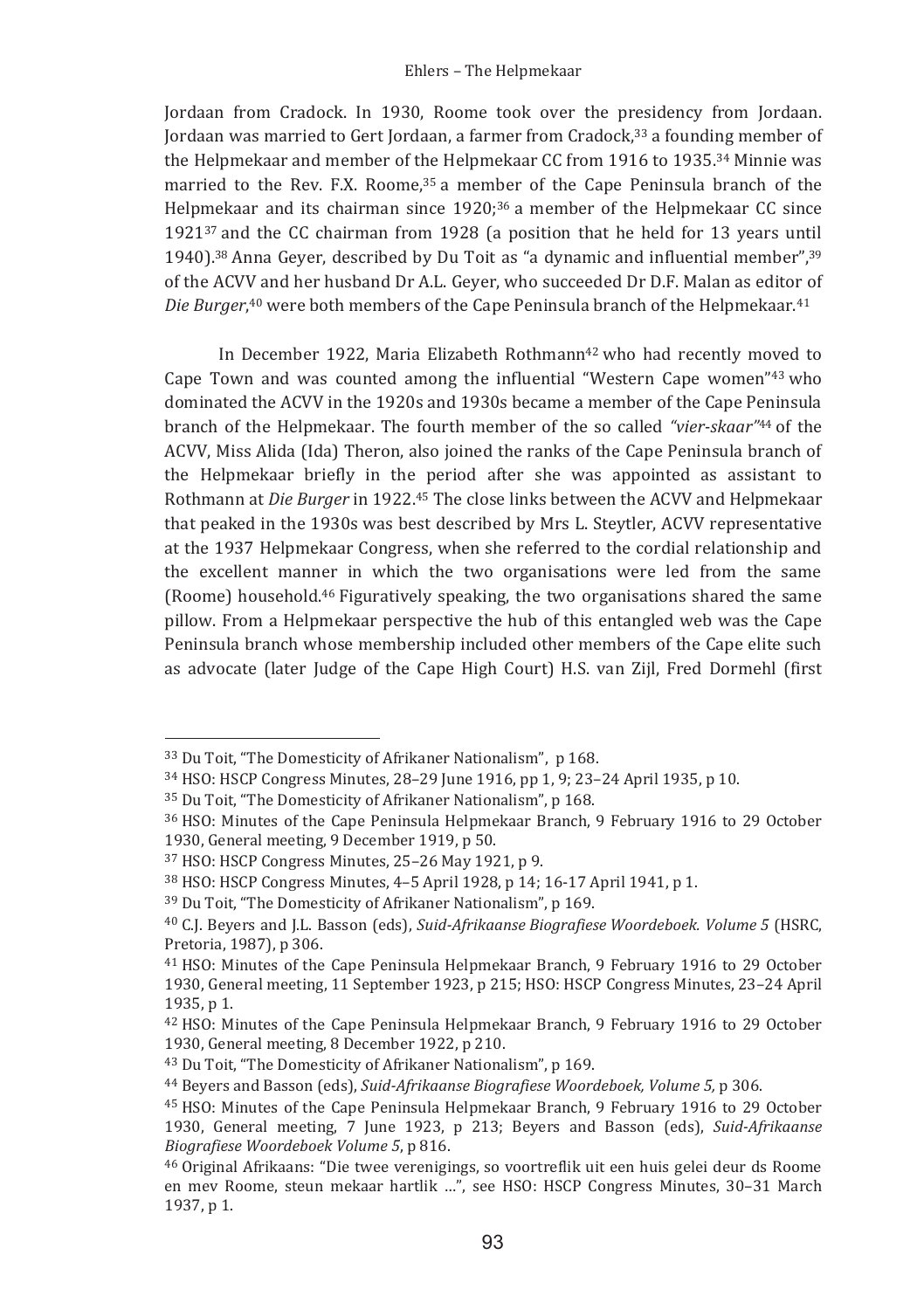#### Ehlers - The Helpmekaar

managing director of Sanlam)<sup>47</sup> and later his widow,<sup>48</sup> W.A. Hofmeyr (first chairman of the Sanlam board) and his wife,<sup>49</sup> Adv. Wessel Roux (National Party MP), Miss Sarah Goldblatt.<sup>50</sup> Adv. H.A. Fagan (National Party MP).<sup>51</sup> and Dr D.F. Malan.<sup>52</sup> to mention but a few. Given these linkages it is hardly surprising that the two organisations had a shared broad focus of upliftment through education.

The engagement of the Helpmekaar in seeking solutions for the poor white problem and its role in these solutions can be traced to its founding congress in 1916. A proposal put forward by Gert Jordaan, husband of the later president of the ACVV Elizabeth Jordaan, called for a volkskongres to be organised by the DRC in cooperation with the Helpmekaar and women's organisations in the Union, and was unanimously accepted by the Congress. The resolution recognised the poor white problem as an urgent and complex national issue that was in need of a final solution: emphasised the need to mobilise the volk on the national level to sensitise them and create a national desire to solve the problem. The suggestion was that the poor white issue had to be investigated fully by professionals with the necessary knowledge and expertise.<sup>53</sup> The resolution almost sounded like a brief to be dealt with by the Carnegie Commission.

This initial engagement with the poor white problem was followed by a period of experimentation in which various solutions were tried, tested and discarded.<sup>54</sup> In the light of a declining interest in the Helpmekaar among its members, the 1922 Congress appointed a commission to assess all aspects of the Society and to propose a practical scheme that could focus its activities, inspire its members and rekindle interest. In its report to the 1923 Congress the commission came to the conclusion

<sup>53</sup> HSO: HSCP Congress Minutes, 28 and 29 June 1916, p 9.

<sup>&</sup>lt;sup>47</sup> HSO: Minutes of the Cape Peninsula Helpmekaar Branch, 9 February 1916 to 29 October 1930, Founders Meeting, 13 January 1916, p 150.

<sup>&</sup>lt;sup>48</sup> HSO: Minutes of the Cape Peninsula Helpmekaar Branch. 9 February 1916 to 29 October 1930. General Meeting. 4 March 1921. p 197.

<sup>&</sup>lt;sup>49</sup> HSO: Minutes of the Cape Peninsula Helpmekaar Branch, 9 February 1916 to 29 October 1930, Council meeting, 9 August 1923, p 61; General meeting, 6 December 1917, p 179.

<sup>&</sup>lt;sup>50</sup> HSO: Minutes of the Cape Peninsula Helpmekaar Branch. 9 February 1916 to 29 October 1930, General meeting, 6 December 1917, p 178.

<sup>51</sup> HSO: Minutes of the Cape Peninsula Helpmekaar Branch, 9 February 1916 to 29 October 1930, General meeting, 4 March 1921, p 198.

<sup>&</sup>lt;sup>52</sup> HSO: Minutes of the Cape Peninsula Helpmekaar Branch, 9 February 1916 to 29 October 1930, General Meeting, 11 March 1918, p 180. Although Malan was a crucial figurehead for the Helpmekaar, his position as editor of *De Burger* prevented him from much day-to-day active participation. At the 1918 annual general meeting of the Cape Peninsula Branch, Mrs Hofmeyr remarked: "hoop dokter sal tog die vergaderings bietije bijwoon." (... hope Dr will indeed attend the meetings more regularly).

<sup>&</sup>lt;sup>54</sup> Among the proposals put forward were the holding of *volkskongresse*; land settlement proposals; the creation of labour colonies; establishment of industries; housing schemes; prodding the government to deliver on its promise of a poor white census; and the implementation of the findings of the 1921 Commission on Unemployment, See HSO: HSCP Congress Minutes, 11-12 June 1917. Report of the Central Committee, p 3: HSO: HSCP Minute Book, 3 July 1916 to 20 May 1919, Central Committee, 31 March 1917, pp 53-54; 5 May 1917, p 56; HSO: HSCP Congress Minutes, 25-26 May 1921, pp 7-8; HSO: HSCP Congress Minutes, 26-27 May 1920, p 5; HSO: HSCP Congress Minutes, 21-22 May 1919, Report of the Central Committee, p 2; HSO: HSCP Congress Minutes, 25-26 April 1923, pp 12-13.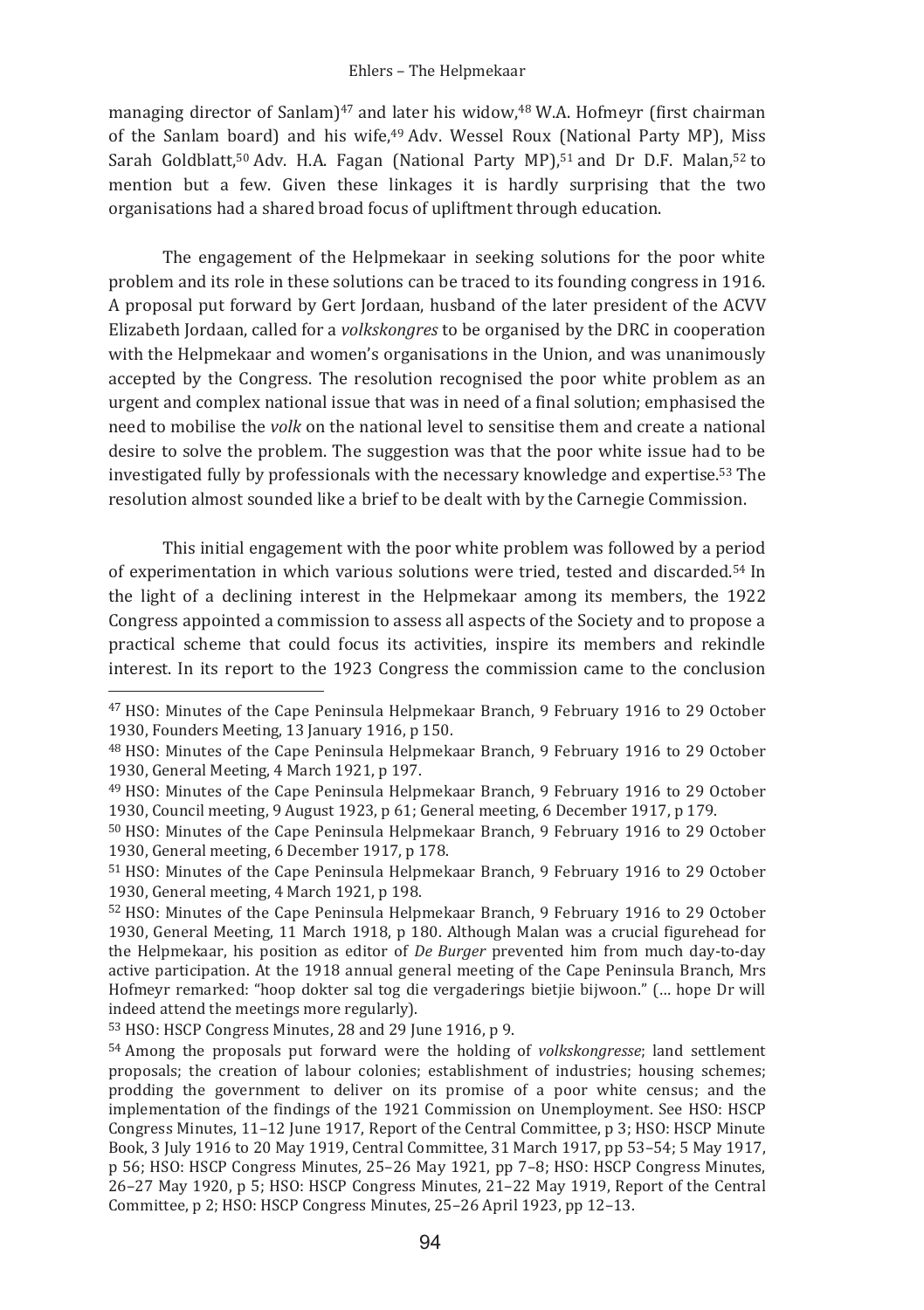that the Helpmekaar had neither the financial resources nor the organisational ability to undertake grand schemes to solve the poor white problem.<sup>55</sup> The committee then suggested an approach that was accepted by the Congress and became the template for Helpmekaar activities for the next four decades. It suggested that the Helpmekaar should campaign for an investigation into the causes of "this cancer in the life our volk" (the poor white question)<sup>56</sup> because it was felt that the causes held the key to finding solutions. However, an investigation of this nature was not the domain of congresses. It was a task that needed to be undertaken through dedicated and intensive study by one or two individuals in cooperation with specialists who had the necessary practical knowledge to address the issue.<sup>57</sup>

This echoed the spirit of the 1916 resolution without the discredited volkskongres idea and again sounded like a brief for the Carnegie Commission. Secondly, the commission suggested that the Helpmekaar continue with its budding focus on education because this would equip the *volk* for the struggle to survive.<sup>58</sup> In so doing it identified the saving and upliftment of the volk through education<sup>59</sup> as the primary focus of the Helpmekaar. As a third leg of Helpmekaar strategy, this focus could be complemented by continuing to support worthy causes for the survival of the volk without taking responsibility for it and on condition that it did not jeopardise the financial position of the Helpmekaar. In essence, the specific formulation of this third leg meant that as a general principle the Helpmekaar should steer away from normal day-to-day "charity" that was seen as the work of other societies.<sup>60</sup> With the acceptance of this approach the Helpmekaar demarcated its identity as the torch bearer (in the private sphere) for the social elevation of the volk through education. This focus narrowed over time to eventually concentrate exclusively on tertiary education.

In terms of Seekings' categories of modernist and anti-modernist, the Helpmekaar approach to welfare from the 1920s displayed elements of both.<sup>61</sup> In its

<sup>&</sup>lt;sup>55</sup> Schemes such as the establishment of labour colonies, land resettlement schemes and the establishment of industrial centres with housing schemes to employ and accommodate poor whites were suggested. The Helpmekaar felt that these schemes were the responsibility of the central government or local municipalities. See HSO: HSCP Congress Minutes, 25-26 April 1923, "Rapport van Kommissie om Ondersoek in te stel en Rapporteer or 'n Praktiese, Opbouende Skema wat tot Inspirasie kan Dien vir die Helpmekaarbeweging", p 8.

<sup>&</sup>lt;sup>56</sup> HSO: HSCP Congress Minutes, 25-26 April 1923, "Rapport van Kommissie", p 9.

<sup>&</sup>lt;sup>57</sup> HSO: HSCP Congress Minutes, 25-26 April 1923, "Rapport van Kommissie", p 9.

<sup>&</sup>lt;sup>58</sup> HSO: HSCP Congress Minutes, 25-26 April 1923, "Rapport van Kommissie", p 9.

<sup>59 &</sup>quot;die redding en handhawing van ons volk deur die onderwys".HSO:HSCP Congressminutes. 25-26 April 1923. Rapport van Kommissie, p9.

 $60$  The minutes read: "... dis 'n liefdadigheidswerk wat by die ander vereniginge tuishoort". See HSO: Minutes of the Cape Peninsula Helpmekaar Branch, 9 February 1916 to 29 October 1930. Council meeting. 11 September 1923. p 216.

<sup>&</sup>lt;sup>61</sup> Modernist: The Pact government's approach of programmatic state aided welfare provision. Anti-modernist: The Carnegie Commission's approach of "promoting self-help"; "measures for the discouragement and breaking down of dependency"; and its rejection of the something-for-nothing approach. See Seekings, "The Carnegie Commission", pp 11, 13, 21. 31.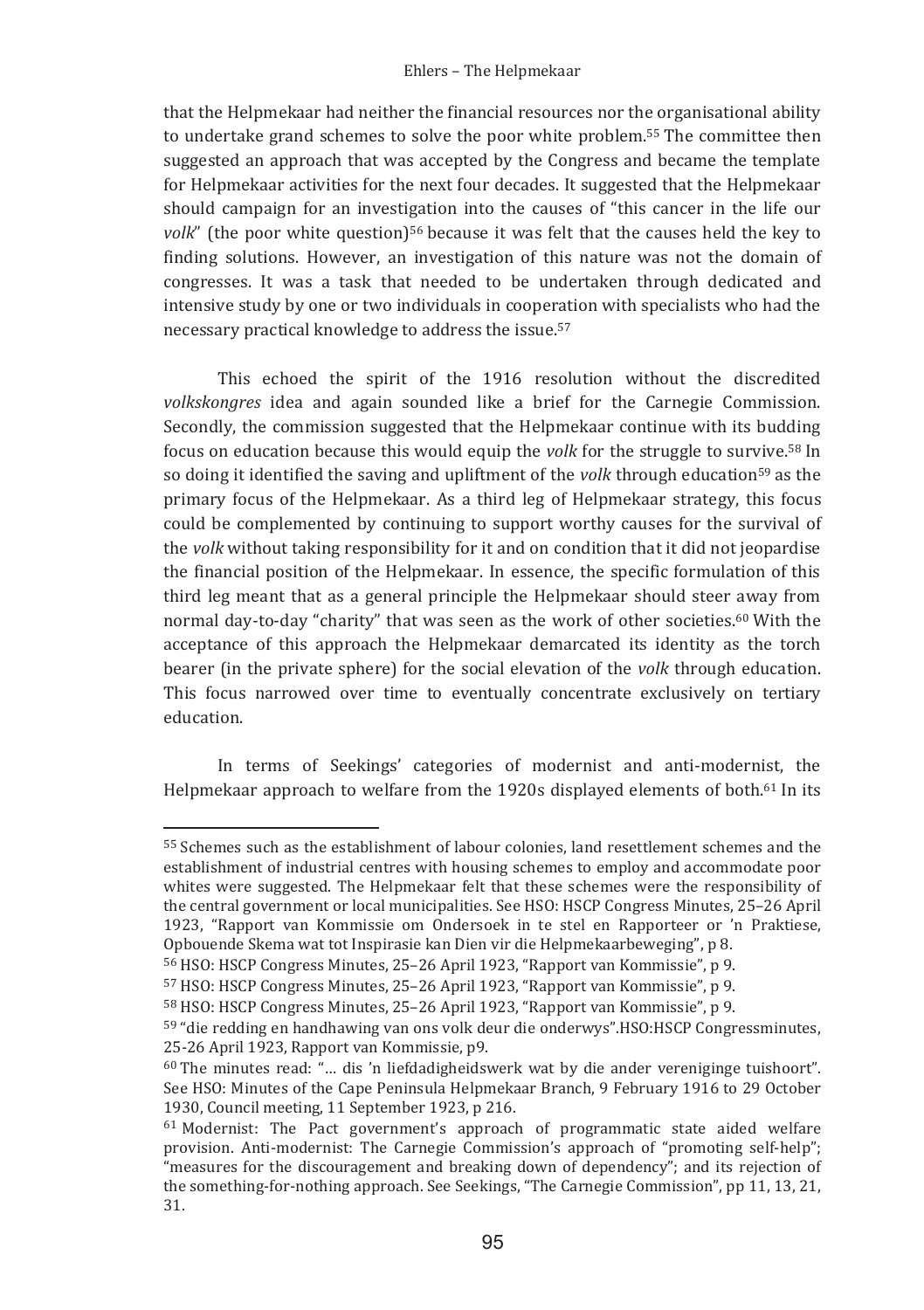lobbying attempts, ideological rhetoric and motivation, the Helpmekaar identified with the welfare state-building approach followed by the Pact government after 1924. This synchronisation was aided by political linkages between the institutions of government and the Helpmekaar of which the following two examples are a demonstration. Adv. Wessel Roux, treasurer of the CC of the Helpmekaar (1917-1958) was a member of the five-man Pienaar Commission that was appointed by the government to investigate old age pensions and national insurance in February 1926.<sup>62</sup> At the 1926 Congress of the Helpmekaar a resolution was passed that stressed the urgent financial need of thousands of aged poor and requested the government to give serious consideration to a system of old age pensions. Roux supported the motion and informed the Congress about the government commission. He assured the Congress that its decision would strengthen the hands of the commission.<sup>63</sup> This was followed by a motion during the 1928 Congress thanking the government for introducing old age pensions.<sup>64</sup> The 1929 Congress raised the bar even further by requesting that the pension scheme be extended to include needy, blind and disabled people under the age of 65.65 In this way the Helpmekaar actively supported welfare state-building and exerted influence through its members who were actively involved in government policy-making bodies.

In his 2007 article on welfare state-building. Seekings quotes Dr A.J. Stals<sup>66</sup> on the poor white problem to demonstrate the ideology underlying the Pact government's welfare reforms:

In this country, there is a small number of whites against the natives, a few civilised people against uncivilised hordes, and for that reason it is so important that not a single white person should be allowed to go under ... There is no greater problem than this, because the existence of the European civilisation in this country hinges on it.<sup>67</sup>

This provides the second example. Stals was elected as the chairman of the CC of the Helpmekaar in 1922,<sup>68</sup> a position he held until 1928, after which he served as vice-chairman from 1929 to 1931.69 Although the Helpmekaar proceedings were dominated by the poor white problem from its inception, this endeavour intensified under the leadership of Stals. His first chairman's address in 1923 was dominated by the message that the volk was "bleeding" to death. He identified five possible causes of

<sup>&</sup>lt;sup>62</sup> Seekings, "Not a Single White Person", p 385.

<sup>63</sup> HSO: HSCP Congress Minutes, 7-8 April 1926, p 9.

<sup>&</sup>lt;sup>64</sup> HSO: HSCP Congress Minutes, 4-5 April 1928, p 15.

<sup>&</sup>lt;sup>65</sup> HSO: HSCP Congress Minutes, 3-4 April 1929, p 6.

<sup>&</sup>lt;sup>66</sup> He was elected as National Party MP for Hopetown in 1924. See D.W. Kruger and C.I. Beyers (eds), Suid-Afrikaanse Biografiese Woordeboek, Volume 3 (Tafelberg, Cape Town, 1977), p 772.

<sup>&</sup>lt;sup>67</sup> Seekings, "Not a Single White Person", p 382.

<sup>68</sup> HSO: SCP Congress Minutes, 26-27 April 1922, p 7.

<sup>69</sup> HSO: HSCP Congress Minutes, 7-9 April 1931, p 5. In June1948 he became Minister of Education. Health and Welfare in the Cabinet of D.F. Malan. See Kruger and Bevers (eds), Suid-Afrikaanse Biografiese Woordeboek, Volume 3, p 772.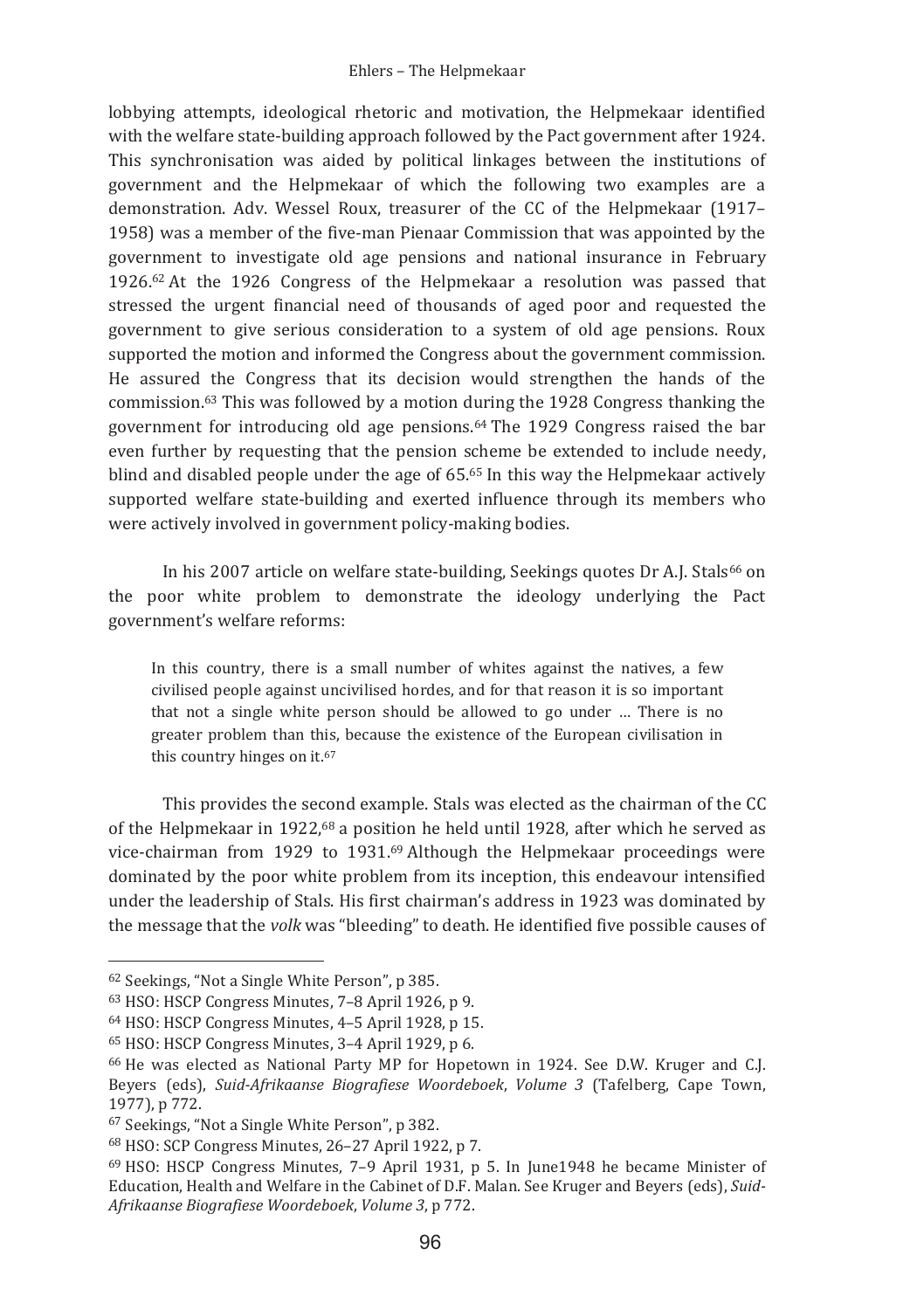the bleeding. Apart from material and social degradation, he identified education that did not keep tread with the times; and the disintegration of family ties. He identified the combined effect of these circumstances on the "prestige of the volk" in its own eyes and "in the eyes of the less civilised population surrounding us", with the resultant "gradual disappearance of the division (skeidslyn) between white and nonwhite" 70 as one of the causes of the bleeding. In ideological terms it resembled his 1924 statement. In terms of the main focus of the Helpmekaar, namely the social elevation of the *volk* through education, this translated into an ideal that became a central and permanent tenet of Helpmekaar rhetoric over time - the saving of the Afrikaner youth through education. This was the primary safeguard for Afrikaner survival

While supporting the programmatic modernist approach of the Pact government on the one hand, the Helpmekaar education focus displayed elements of the anti-modernist Carnegie Commission approach to welfare. In its financial support to students there was a strong emphasis on creating independent individuals with self-respect and respectability that could sustain themselves. In return for its financial support the Helpmekaar not only demanded financial repayment with interest but in Carnegie Commission rhetoric it insisted on proof of "gratitude, good conduct, the right use of the relief ... No one should get something for nothing".<sup>71</sup> The development and implementation of this education focus is the topic of the next section.

## The welfare activities of the Congress and Central Committee

Funds for welfare purposes were voted annually by the Congress to be disbursed by the CC. These funds were disbursed in two categories according to the template agreed upon in 1923. The first category was contributions to "worthy causes" that were specifically directed at addressing the Afrikaner poor white problem. The second category was money voted for bursaries (initially) and study loans for the Afrikaner<sup>72</sup> youth - with special focus on those applicants who were needy and who showed promise.

The need for financial support for educational purposes became manifest very early in the history of the Helpmekaar. In September 1916, while still struggling to settle rebel debt, the CC received a request from the Riebeeck East branch requesting financial support for the local school. The Helpmekaar responded that for the time

<sup>70</sup> HSO: HSCP Congress Minutes, 25-26 April 1923, p 2.

<sup>71</sup> Seekings, "The Carnegie Commission", p 11.

<sup>72</sup> In Helpmekaar terms, Afrikaners were ethnically Dutch/Afrikaans speaking and racially white. The Helpmekaar went to great lengths to stress that it was a non-political body – it was not supporting a specific political party. In practice the Helpmekaar was, however, overwhelmingly dominated by members sympathetic to the NP and the nationalist movement. As Helpmekaar membership was crucial for access to Helpmekaar loans the bulk of Helpmekaar aid went to the children of people sympathetic to the NP and the nationalist movement or who were perceived to be supporters thereof.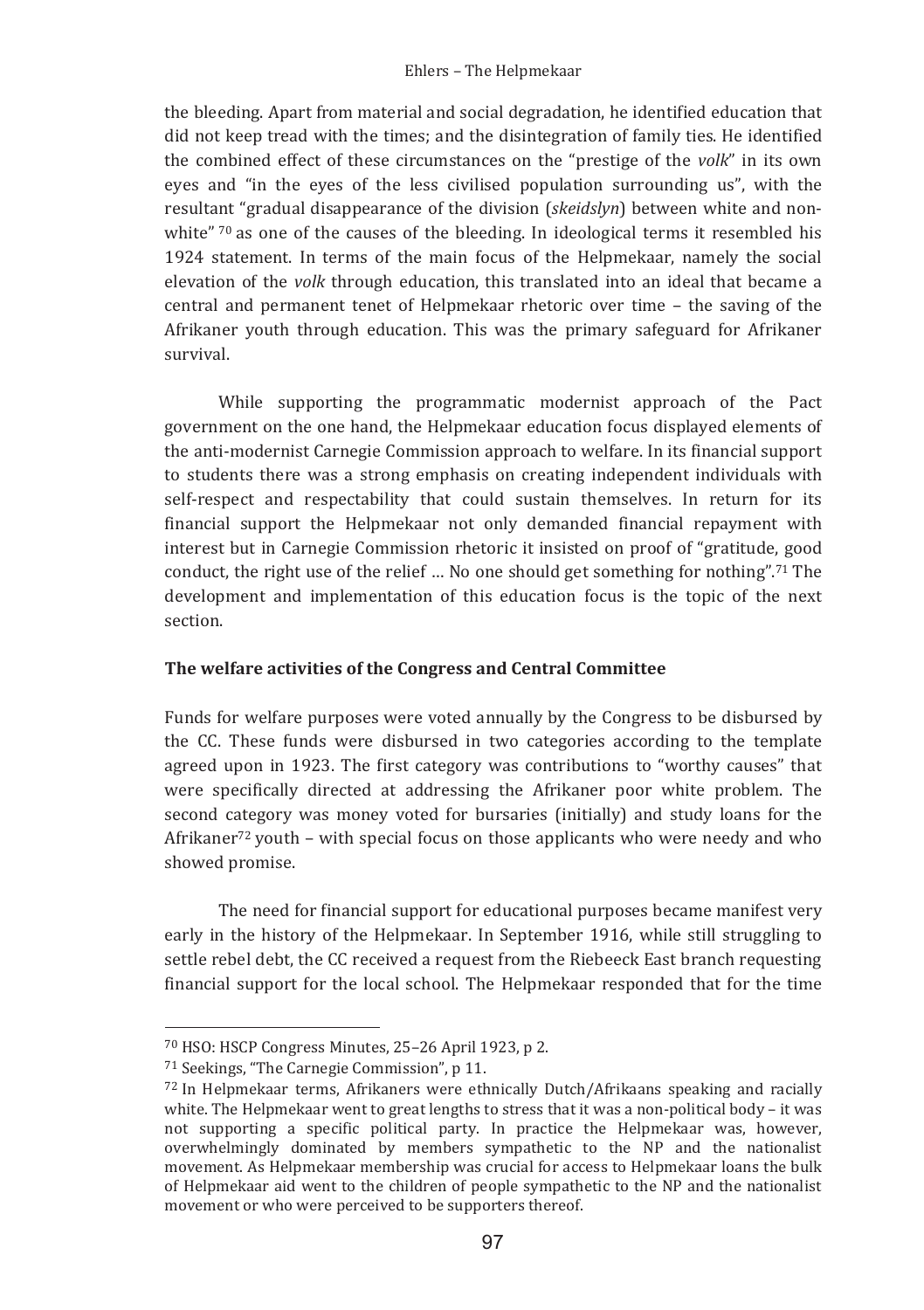#### Ehlers - The Helpmekaar

being it was not in a position to assist, referring the request to the ACVV.<sup>73</sup> Over the next five years, however, the Helpmekaar - through the debates at its annual congresses – adopted an educational focus. This shift was shaped by the changing nature of the requests for assistance that were received and the backdrop of the pervasive poor white problem.

Initially, requests received from scholars and students for financial assistance to further their studies could not be granted, because the Congress of the Helpmekaar had not voted any money for this purpose. However, during the 1918 Congress, the CC voted £800 for bursaries to "Afrikaner seuns" (Afrikaner boys/males) who had already completed a first degree, to pursue commercial/economic studies (handelsopleiding) overseas.<sup>74</sup> In the five-year period after the initial allocation of £800 for bursaries for commercial studies in 1918, the scope of the Helpmekaar as financier of Afrikaner education mushroomed and also evolved from bursaries to loans. The growing demand for loans<sup>75</sup> convinced the CC that by supporting the youth with loans to further their education, the Helpmekaar was providing an enormous service to the *volk* and it urged Congress to vote as much money as possible towards this cause.<sup>76</sup> In 1919 the allocation of bursaries was extended to fields of study other than commercial training, and £300 was voted for this purpose.<sup>77</sup> This decision proved very popular and applications for study bursaries and loans more than doubled to 130.78 Eventually the CC accepted and allocated ten bursaries to the total value of £342 and 25 loans to the total value of £1 291 for the 1921 financial year.<sup>79</sup> The fact that the CC could report at the 1921 Congress that one of the students who had received a Helpmekaar loan, I.W. Olivier, had been employed in a school in

<sup>&</sup>lt;sup>73</sup> HSO: HSCP Minute Book, 3 July 1916 to 20 May 1919, Central Committee, 2 September 1916, p 13.

 $74$  HSO: HSCP Congress Minutes, 22-23 May 1918, pp 1, 4. The initial proposal that was accepted by the Congress and to which this decision was a response, stated that the bursaries would be awarded to "Afrikaner seuns" (Afrikaner boys/males) for overseas studies. In the subsequent award of bursaries these two conditions appear to have been given preference. See also HSO: HSCP Minute Book, 3 July 1916 to 20 May 1919, Central Committee, 8 June 1918, p 115; 10 August 1918, p 131; 1 February 1919, p 144; 8 March 1919, p 157. Also HSO: HSCP Congress Minutes, 21-22 May 1919, Central Committee Report, p 3.

 $75$  In the 1919/1920 Congress year the demand for financial support for educational purposes grew rapidly, as demonstrated by the 62 applications for bursaries received by the CC. Of these, 12 were for commercial studies, 10 for medicine and dentistry, and the rest were for – among other fields – attorneys, education and mathematics. The CC also received more than 12 applications for loans from students who wanted to further their studies locally and abroad. The first loan  $(£30)$  was issued to G.C. Malherbe, a medical student who studied in Dublin, Ireland. The conditions were that he had to sign an IOU and repay the loan on demand or pay interest on the capital. See HSO: HSCP Minute Book, 28 June 1919 to 19 February 1921, Central Committee 28 June 1919, pp 11-12; 9 August 1919, p 19; HSO: HSCP Congress Minutes, 26-27 May 1920, Report of the Central Committee, p 3.

<sup>&</sup>lt;sup>76</sup> HSO: HSCP Congress Minutes, 25-26 April 1923, Report of the Central Committee, p 6.

<sup>77</sup> HSO: HSCP Congress Minutes, 21-22 May 1919, pp 8, 9.

<sup>&</sup>lt;sup>78</sup> HSO: HSCP Congress Minutes, 25-26 May 1921, Report of the Central Committee, p 3.

<sup>79</sup> HSO: HSCP Congress Minutes, 25-26 May 1921, Report of the Central Committee, p 4; HSO: HSCP Minute Book. 28 June 1919 to 19 February 1921. Central Committee. 27 August 1921. p  $40.$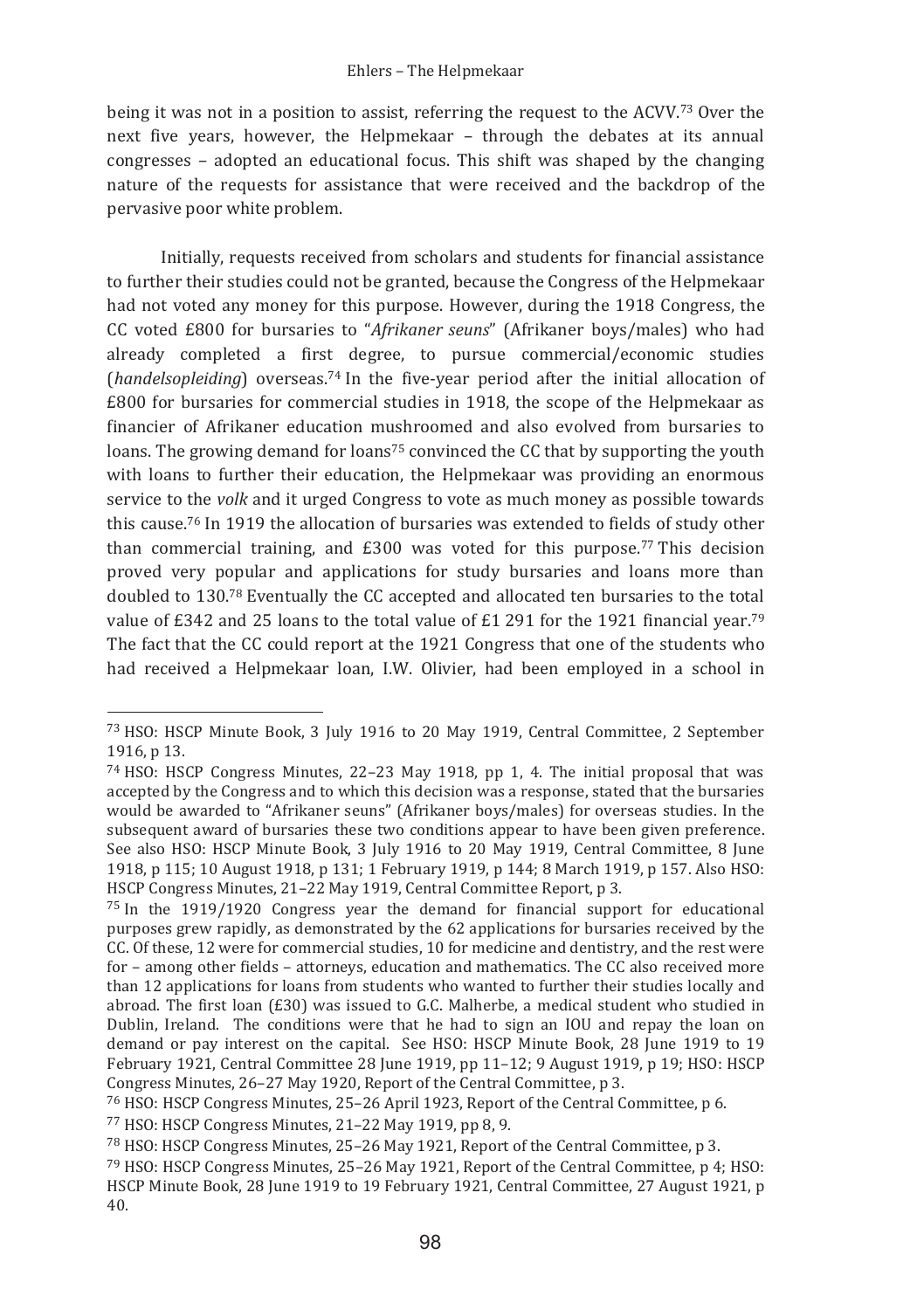Rustenburg in the Transvaal and had already started repaying his loan, seemed an indication that the system was successful in the development and upliftment of Afrikaner individuals through education, and that the circulation and growth of capital that the system of student loans promised was indeed being realised.<sup>80</sup> Private welfare towards higher education appeared to be a resounding success.

In 1921 the Congress accepted a proposal that all future financial support to students would be in the form of loans.<sup>81</sup> While the 1923 annual report of the CC underlined the success of the system of financial support to scholars and students since 1918,82 it did sound a cautionary note that all the responsibility in this regard could not be placed on the Helpmekaar - a tendency for which they found proof in the many letters of recommendation for loans that they received.<sup>83</sup> Despite this caution, the CC was convinced that it was on the right track to concentrate on "upliftment through education" and that it could "never spend our money better than investing it in education" 84

# The methodology and ideology of Helpmekaar financial support

In the process of treating the applications of students and scholars for financial support in the period after the 1918 Congress, a number of methodological and ideological principles were established. A set of rules and regulations for the granting and repayment of loans was accepted by the 1923 Congress. Although the CC was initially very accommodating towards students it soon demonstrated that it was fully prepared to institute legal proceedings to recover Helpmekaar money if students did not keep their side of the loan agreement.<sup>85</sup>

<sup>80</sup> HSO: HSCP Congress Minutes, 25-26 May 1921, Report of the Central Committee, p 4; HSO: HSCP Minute Book, 28 June 1919 to 19 February 1921, Central Committee, 19 March 1921, p 3. Olivier, who came from Oudtshoorn, borrowed £60 in 1921 to study for a BA degree at the University of Stellenbosch. He settled his loan with a last instalment of £3 13s 4d in 1925, for a total repayment of £64 13s 4d.

<sup>81</sup> The last bursary payment in this category was made in 1923. Thereafter only loans were granted. After 1923 bursaries were only granted in rare and highly exceptional cases.

 $82$  From 1918, there were 180 students and scholars supported through loans and bursaries. Of these, 70 became independent by completing their studies, while 110 were still in the process of furthering their studies. See HSO: HSCP Congress Minutes, 25-26 April 1923, Report of the Central Committee, p 6.

<sup>&</sup>lt;sup>83</sup> It is unclear to whom this caution was directed. In the light of the ongoing correspondence with the government on the availability of government bursaries, the CC warning was probably part of its efforts to prod the government to extend the upper boundaries of free education. Bearing in mind that there were many applications received from outside the Cape Province it might also have been an admonition directed at the other provincial Helpmekaar Societies. On this see HSO:HSCP Congress Minutes, 25-26 April 1923, Report of the Central Committee, p 6.

<sup>&</sup>lt;sup>84</sup> HSO: HSCP Minute Book, 28 June 1919 to 19 February 1921, Central Committee, 3 December 1923, p 231.

<sup>&</sup>lt;sup>85</sup> HSO: HSCP Minute Book, 28 June 1919 to 19 February 1921, Central Committee, 7 February 1920, p 75; 24 April 1920, pp 80-81; 25 May 1920, p 88. Pleading poverty as a reason for not repaying a loan was not accepted. Hermina Burger of Montagu who borrowed £35 was held responsible for repaying her loan despite the fact that she was unemployed and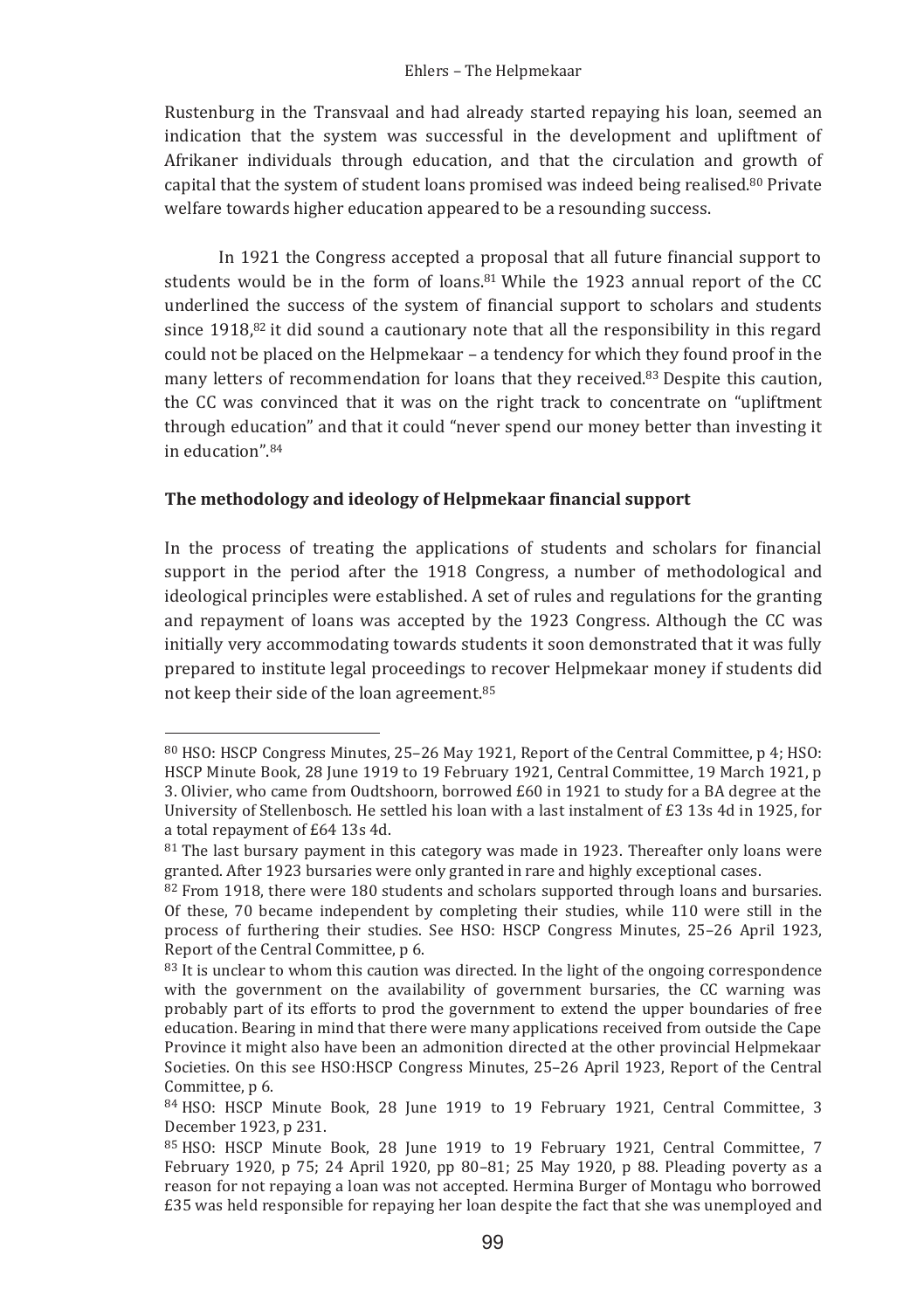On an ideological level the focus in the Helpmekaar constitution on the Dutchspeaking section of the South African "volk" meant that Helpmekaar welfare was racially and ethnically circumscribed and translated into support for white Afrikaners. To unleash the genie, the Helpmekaar lamp had to be rubbed by a combination of dire need (behoeftigheid) and merit or worthiness (verdienstelikheid).<sup>86</sup> The Helpmekaar was interested in the financial position of the parents of the candidate and focused primarily on students whose parents could not afford to pay for their children's education.<sup>87</sup> The Helpmekaar's definition of needy did not necessarily mean "poor white"; instead it referred to a condition in which the student was not in a position to further his or her studies without outside support, and it was the most needy applicants who were given preference.<sup>88</sup> Worthiness in Helpmekaar terms had both an intellectual and moral component. Although intelligence was not a precondition for financial support the most sought after candidates were those who were both needy and intelligent (skrander). 89

Furthermore, the character and so-called "moral values", in other words the respectability<sup>90</sup> (sedelik gedrag<sup>91</sup>) of the candidate also carried considerable weight in the evaluation process. Individuals from the candidates' local networks, such as clergy and teachers, were approached to glean information on the financial position and "character" of the applicants<sup>92</sup> to determine whether they were worthy young

89 HSO: HSCP Congress Minutes, 21-22 May 1919, p 8.

her father was a poor white ("armeblanke"). The outstanding £22 10s was eventually written off in 1935. See HSO: HSCP Minute Book, 21 May 1924 to 3 April 1928, Central Committee, 30 March 1925, p 70.

<sup>86</sup> HSO: HSCP Minute Book, 28 June 1919 to 19 February 1921, Central Committee, 18 October 1919, pp 33, 37.

<sup>&</sup>lt;sup>87</sup> HSO: HSCP Minute Book, 3 July 1916 to 20 May 1919, Central Committee, 1 February 1919, p 143: 14 December 1918, p 139: HSO: HSCP Congress Minutes, 21-22 May 1919, Central Committee Report, p 3. The father of an applicant D.G. Steyn was too affluent (welvarend) and his application was therefore rejected. See HSO: HSCP Minute Book, 19 March 1921 to 15 April 1924. Central Committee, 28 June 1923, p 188.

<sup>88</sup> HSO: HSCP Minute Book, 19 March 1921 to 15 April 1924, Central Committee, 15 February 1924, p 248.

 $90$  The quest for respect and respectability as integral in Afrikaner nationalism has been treated extensively with regard to the Afrikaner working class women of the Garment Workers Union, See E. Brink. "Only Decent Girls are Employed': The Respectability. Decency and Virtue of the Garment Workers on the Witwatersrand during the Thirties", Paper presented at Wits History Workshop. The Making of Class, Johannesburg, 9-14 February 1987, pp 1-29; and L. Vincent "Bread and Honour: White Working Class Women and Afrikaner Nationalism in the 1930s", Journal of Southern African Studies, 26, 1, 2000, pp 61-78.

<sup>91</sup> HSO: HSCP Minute Book, 28 June 1919 to 19 February 1921, Central Committee, 22 November 1919, p 53. In the case of R.L. Barry, references were obtained from Prof. W.E. Malherbe of Stellenbosch, Rev. Gerdener, P.G. Roos, Prof. I.T. Morrison, Prof. A.H. Mackenzie and the Rev. Kotze. Barry seems to have managed to survive the scrutiny of his "sedelike gedrag" and his intellectual ability because it was reported that he was "seer skrander" and was subsequently awarded a bursary for commercial studies in Holland.

<sup>92</sup> HSO:HSCP Minute Book, 3 July 1916 to 20 May 1919, Central Committee, 14 December 1918, p 139; 10 May 1919, p 175; 20 May 1919, p 178.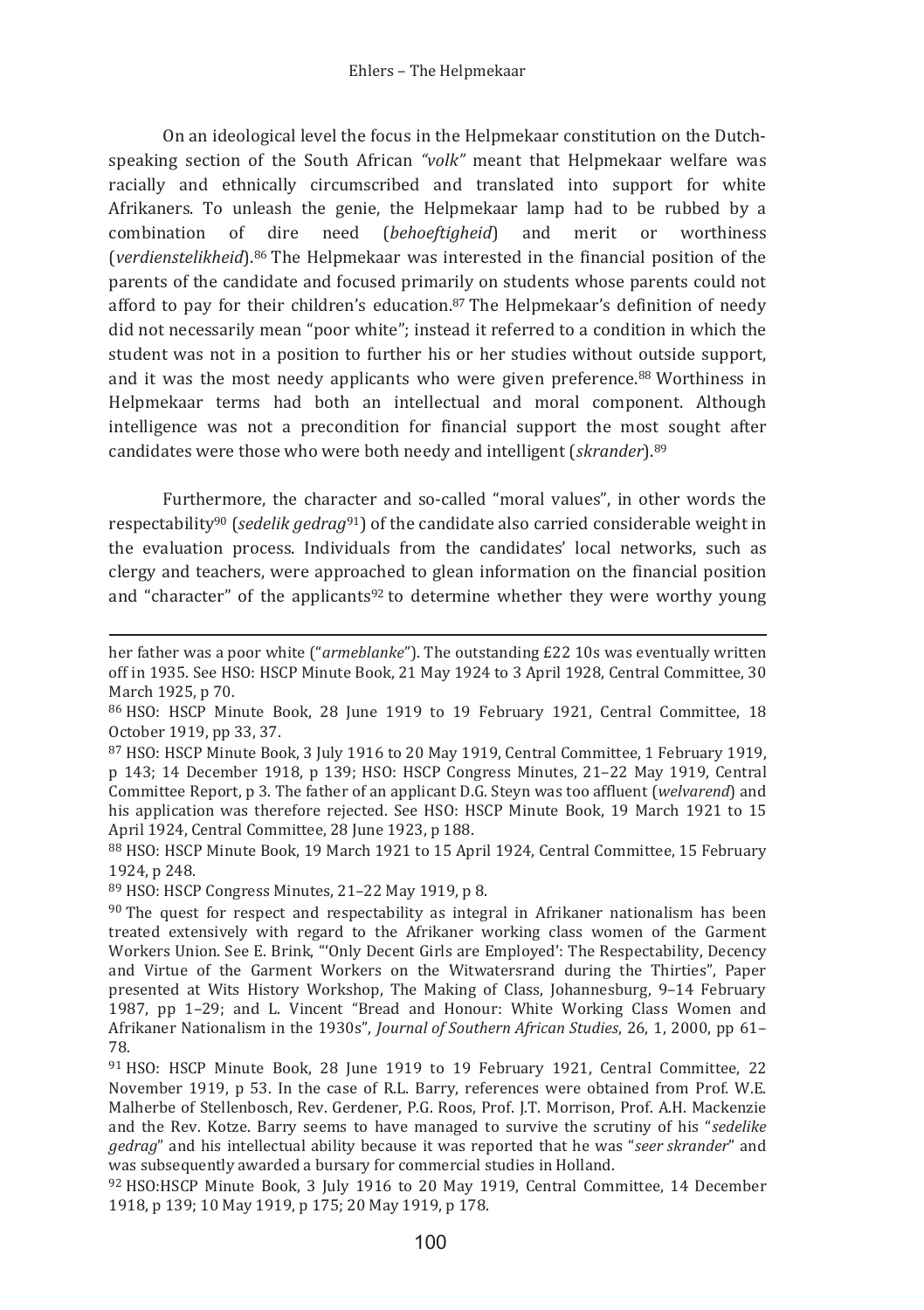Afrikaners (verdienstelike jong Afrikaners).<sup>93</sup> Respectability was a two-way street that was rewarded and simultaneously enforced. The Helpmekaar associated with and sought respectability from the candidates it selected. In the process of awarding financial support it strengthened this respectability by providing access to better career opportunities and higher social class – as it put it, 'n beter werkkring<sup>94</sup> and a ho'er Handelsstand.<sup>95</sup> The Helpmekaar's opinion was that a higher level of education, and specifically tertiary education, bestowed these advantages on the chosen candidates. In that sense, Helpmekaar support was an exercise in building respectability.

It is difficult to pinpoint the Helpmekaar definition of respectability but one can gain glimpses of it in Helpmekaar correspondence with students. Negatively perceived behaviour or characteristics could jeopardise a student's chances of financial support. Inconstant behaviour or fickleness (onstandvastigheid), dishonesty or stepping out of line from the perceived norm, were frowned upon and led to the rejection of applications - even those of candidates considered to be intelligent.96 Rosa van der Merwe, a Helpmekaar beneficiary was instructed by the  $CC - on$  the basis of her correspondence with the secretary - to pay more attention to her use of language.<sup>97</sup> It appears therefore that respectability was also measured by the purity of an individual's use of the Afrikaans language. The application submitted by B.B. Eybers, who aspired to become a missionary, was rejected on the grounds that his application was untidy and slapdash, which was judged to reflect negatively on his respectability.98

It was also expected from beneficiaries to show the appropriate gratitude and appreciation for the Helpmekaar support they received (Carnegie Commission style) and a lack thereof met with stern disapproval and indignation. The secretary reprimanded such beneficiaries, notifying them that their behaviour would be

<sup>93</sup> HSO:HSCP Minute Book, 28 June 1919 to 19 February 1921, Central Committee, 28 June 1919, pp 10, 11. In 1941 the process was formalised to ensure the continued worthiness and respectability of students receiving financial support with the introduction of two official forms that had to be filled in annually by the local minister (predikant). He had to comment on the "thrift" and "good behaviour" of the candidate, and also had to make a recommendation on whether the candidate's conduct ("lewenswyse") merited further financial support; and the head of the educational institution where the student was enrolled. Furthermore he had to report on the candidate's academic progress and class attendance, and also had to make a recommendation whether the candidate's progress merited further financial support. See HSO: HSCP Congress Minutes, 27-28 March 1941, pp 12-13.

<sup>94</sup> HSO: HSCP Minute Book, 28 June 1919 to 19 February 1921, Central Committee, 22 November 1919, p 46.

<sup>95</sup> HSO: HSCP Minute Book, 28 June 1919 to 19 February 1921, Central Committee, 7 February 1920, p 71.

<sup>96</sup> HSO: HSCP Minute Book, 3 July 1916 to 20 May 1919, Central Committee, 10 May 1919, pp 174-175; 20 May 1919, p 178.

<sup>97</sup> HSO: HSCP Minute Book, 19 March 1921 to 15 April 1924, Central Committee, 27 August 1921, pp 38, 41.

<sup>98</sup> HSO: HSCP Minute Book, 19 March 1921 to 15 April 1924, Central Committee, 16 February 1923. p 152. "Sv applikasie is baie slordia ingevul en gangesien ons geld toeken gan verdienstelike jongmense word hy afgewys."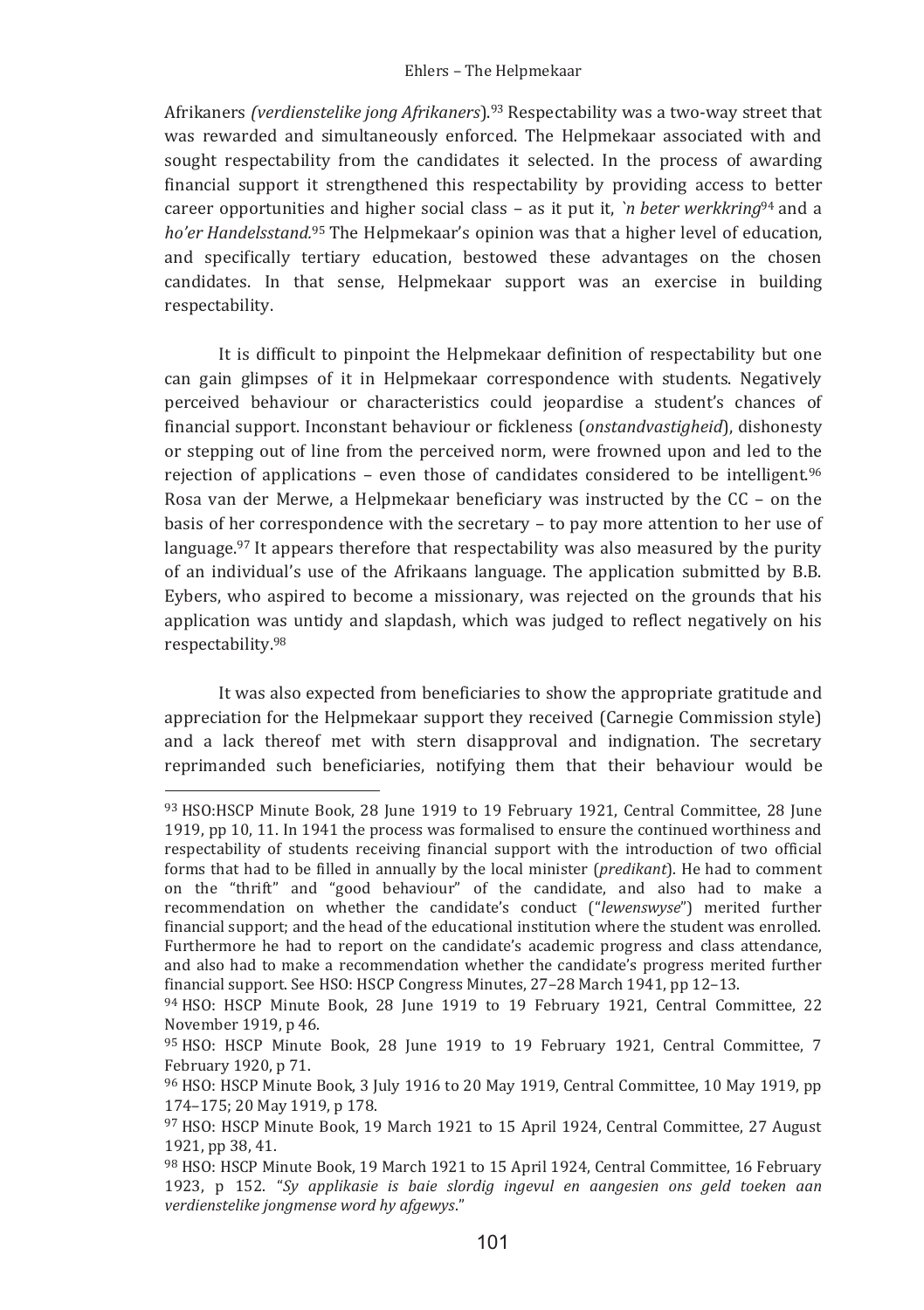#### Ehlers - The Helpmekaar

reported to the CC.<sup>99</sup> The Ioan originally allocated to F.J. Celliers was withheld when a negative report on his behaviour came to the attention of the CC.<sup>100</sup> Rudeness and discourtesy evidenced in correspondence met with strongly disapproval.<sup>101</sup> Neglecting one's duty - such as not repaying one's loan regularly or not informing the Helpmekaar about a change of address - were seen as careless and were interpreted as disrespectful; this invariably met with a stern letter from the secretary.<sup>102</sup> Trust in the Helpmekaar was also a consideration. When the father of Douw Steyn complained about the formulation of the IOU he had to sign, the CC's response was that Steyn simply had to trust the CC otherwise he would not receive financial support.<sup>103</sup>

On the opposite pole of the behavioural spectrum, application letters written in a *mooi gees* (submissions that came across well) found favour with the CC.<sup>104</sup> In response to a request to comment on the worthiness of an applicant, Paul Roos, the principal of the Stellenbosch school of the same name, reported that the applicant was a well brought up young man who deserved to be supported.<sup>105</sup> A candidate's ability to gain financial support from sources other than the Helpmekaar, or showing a willingness to utilise his/her own funds was seen as a guarantee or confirmation by the Helpmekaar of the suitability of the particular applicant.<sup>106</sup> In 1921, sound health was added to the respectability basket when a question about the state of health of applicants was added to the application form.<sup>107</sup> Diligence was also viewed favourably and had the potential to secure the applicant a second chance.<sup>108</sup>

<sup>99</sup> HSO: HSCP Minute Book, 19 March 1921 to 15 April 1924, Central Committee, 22 March 1923, p 161. The importance of showing gratitude is also apparent in the demonstrations of gratitude that were specifically recorded in the minutes. The fact that R.L. Barry, one of the first students sent to Holland and America for commercial training, personally visited the Helpmekaar office after his return from America to express his gratitude was duly recorded. Similarly, M.H. de Kock recognised the financial support of the Helpmekaar for his overseas studies in the foreword of his published PhD dissertation; this acknowledgement was likewise recorded. See HSO: HSCP Minute Book, 19 March 1921 to 15 April 1924, Central Committee, 22 March 1923, pp 161, 162.

<sup>&</sup>lt;sup>100</sup> HSO: HSCP Minute Book, 19 March 1921 to 15 April 1924, Central Committee, 28 June 1923, p<sup>2</sup> 193. "Mnr J.L. Jordaan skrywe dat F.J. Celliers aan wie geld toegesê was so sleg *uitgedraai�het*

<sup>&</sup>lt;sup>101</sup> HSO: HSCP Minute Book. 19 March 1921 to 15 April 1924. Central Committee. 3 December 1923, p 228.

<sup>102</sup> HSO: HSCP Minute Book, 19 March 1921-15 April 1924, Central Committee, 17 March 1924, p 254; HSO: HSCP Minute Book, 21 May 1924 to 3 April 1928, Central Committee, 31 August 1927, p 193; 21 May 1924, p 4.

<sup>&</sup>lt;sup>103</sup> HSO: HSCP Minute Book, 19 March 1921 to 15 April 1924, Central Committee, 12 November 1921, p 54.

<sup>&</sup>lt;sup>104</sup> HSO: HSCP Minute Book, 28 June 1919 to 19 February 1921, Central Committee, 22 November 1919, p 46.

<sup>&</sup>lt;sup>105</sup> HSO:HSCP Minute Book, 28 June 1919 to 19 February 1921, Central Committee, 11 December 1920, pp 146–147.

<sup>106</sup> HSO: HSCP Minute Book, 19 March 1921 to 15 April 1924, Central Committee, 27 August 1921, p 38.

<sup>107</sup> HSO: HSCP Minute Book, 19 March 1921 to 15 April 1924, Central Committee, 10 December 1921, p 64.

<sup>108</sup> HSO: HSCP Minute Book, 19 March 1921 to 15 April 1924, Central Committee, 15 October 1923, p 215.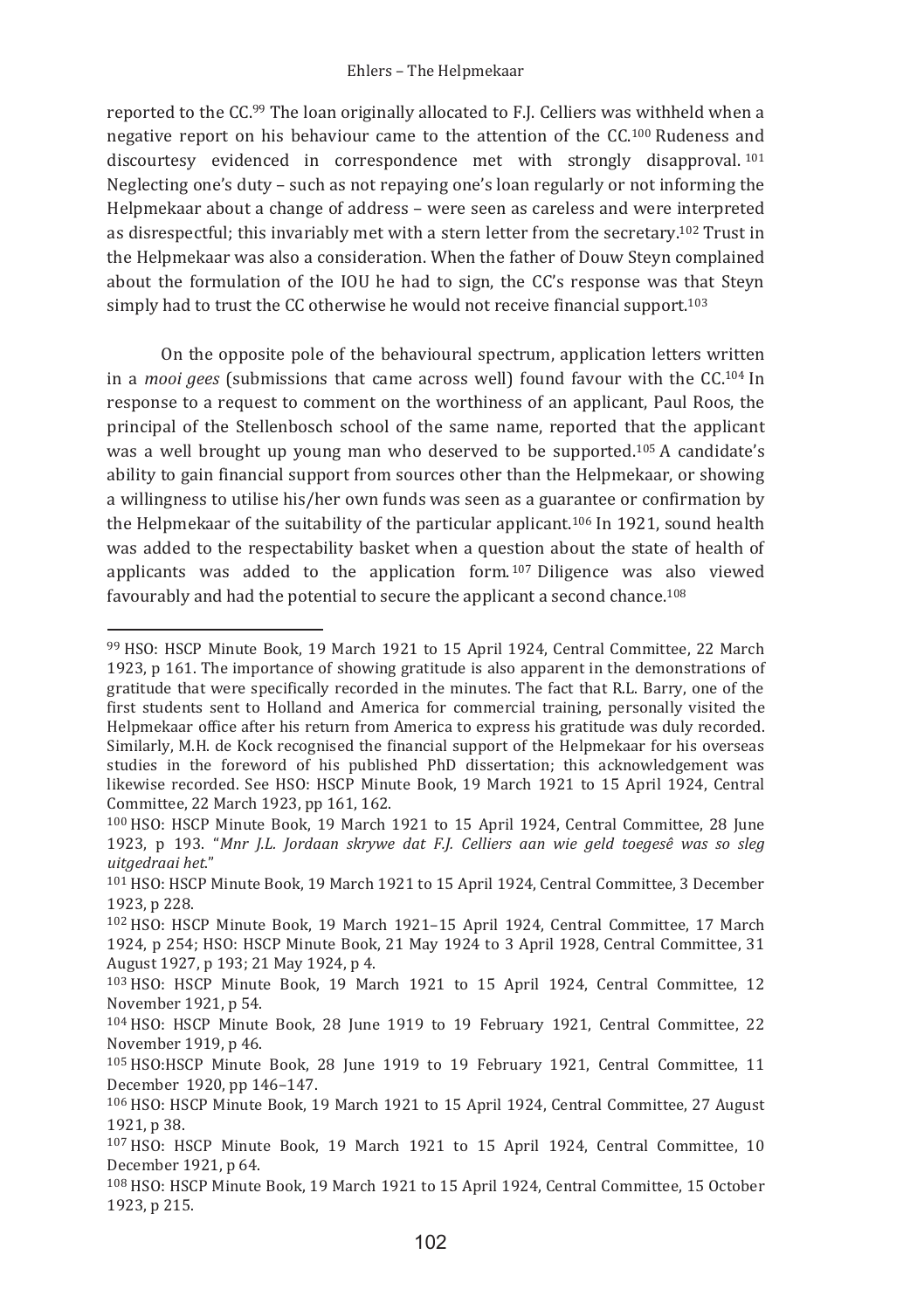The respectability of the successful applicants was monitored closely and the Helpmekaar took remedial action when deemed necessary. In March 1926 the secretary indicated to the CC that letters received from the students reporting back on their progress were becoming more courteous, and that only one letter was returned to the sender - who in the meantime had apologised for the rude tone of his letter.<sup>109</sup> The CC also recommended that branches should "keep an eve on students" who are supported with Helpmekaar money".<sup>110</sup> There were, however, cases where students were given a chance to redeem themselves and regain respectability. For example, C.J. Jooste who was involved in an unspecified "incident" in Stellenbosch, was informed that the incident should serve as a warning. It was noted in the minutes that "we will have mercy on him and continue supporting him".<sup>111</sup>

Conforming to Helpmekaar norms of respectability was therefore an ideological precondition for financial support and a harmonious relationship with the Helpmekaar. An integral part of Helpmekaar rhetoric was the need to create selfsufficient and independent individuals  $112$  who were expected to display the respectability worthy of a young Afrikaner supported by the Helpmekaar.

#### The focus of Helpmekaar welfare education: Primary, secondary or tertiary?

Apart from revealing the contestations and dynamics within the Helpmekaar management as far as its focus on education was concerned, this section also provides a revealing lens into the politics of white education at the time and the Helpmekaar's relationship with other organisations such as the ACVV, with whom they shared similar interests.

An early example of criticism against the Helpmekaar's focus on educational welfare arose during the 1923 Congress, when the Helpmekaar's emphasis on providing support to commerce students who were furthering their studies at overseas universities and institutions was questioned. A resolution was accepted that more money should rather be granted to the deprived section of the volk within South Africa than on bursaries/loans for students who were studying abroad.<sup>113</sup> The context of this resolution was an unprecedented three-year economic depression which made the chairman, Dr A.J. Stals, reach the conclusion that economically speaking, the *volk* was bleeding to death.<sup>114</sup> His view coincided with the growing prominence of the poor white question in public discourse and in Helpmekaar circles.

<sup>109</sup> HSO: HSCP Minute Book, 21 May 1924 to 3 April 1928, Central Committee, 19 March 1926. p 129.

<sup>&</sup>lt;sup>110</sup> HSO: HSCP Congress Minutes, 7-8 April 1926. Report of the Central Committee, p 5.

<sup>&</sup>lt;sup>111</sup> HSO: HSCP Minute Book, 13 June 1928 to 12 December 1935, Central Committee, 20 February 1929, p 23.

<sup>&</sup>lt;sup>112</sup> HSO: HSCP Minute Book, 3 July 1916 to 20 May 1919, Central Committee, 1 February 1919. p 142.

<sup>113</sup> HSO: HSCP Congress Minutes, 25-26 April 1923, p 13.

<sup>&</sup>lt;sup>114</sup> HSO: HSCP Congress Minutes, 25-26 April 1923, "Chairman's Address", p 2.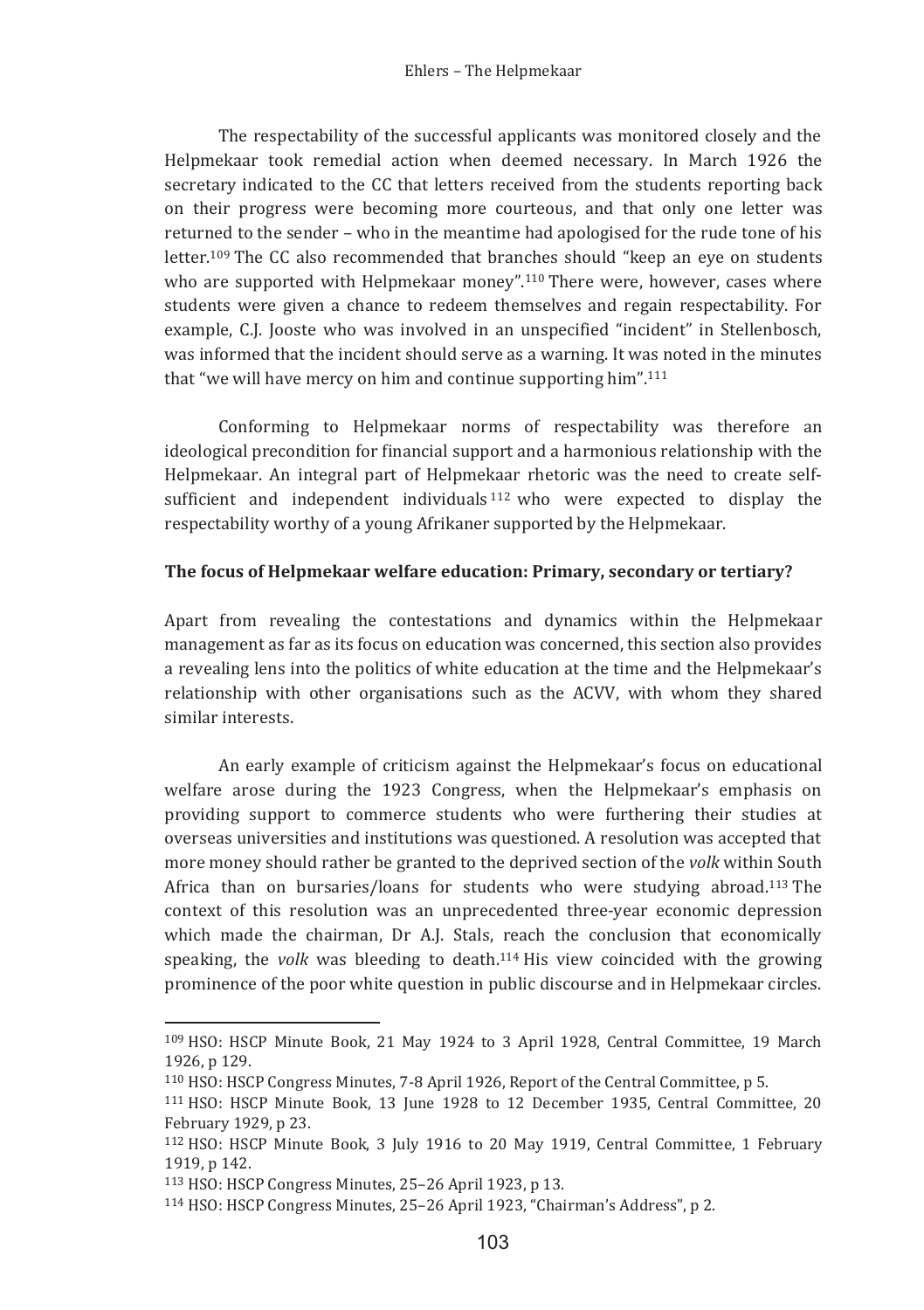Because the students who qualified for overseas studies already possessed a first degree, it was probably felt that genuinely impoverished whites should be supported instead

In 1935 the Helpmekaar Congress accepted a proposal that a commission of five members should be formed to investigate the desirability of the Helpmekaar adjusting its focus to provide assistance to school-goers rather than those who were enrolled for higher education. In the motivation of her proposal Mrs Anna Geyer argued that although the Helpmekaar performed a great service by educating a group of Afrikaans men when the volk certainly needed such leadership skills, there was currently an oversupply of highly qualified Afrikaners and many were unemployed. She further argued that this situation was exacerbated by the range of bursaries that was being granted by the state for higher education. In contrast to this oversupply, as many as 46 percent of the white population did not possess a Standard Six Certificate. Gever went on to say that 58 percent of the farmers in the Union had not passed Standard Six - and that this percentage rose as high as 71 percent in certain poorer regions of the country. On the basis of these statistics, she maintained that the volk was not in a position to profit from the scholarship of the experts educated by the Helpmekaar. She argued that the Helpmekaar should rather assist the lower section of the *volk* to gain a higher level of basic education. By focusing on school education, it would be able to assist five times as many pupils than was the case with students. The proposal was unanimously accepted by Congress and it was decided to task the proposed committee to establish whether it would be desirable and possible for the Helpmekaar to cooperate with the ACVV on this matter. The committee to take the proposal forward comprised the chairman, Rev. F.X. Roome, Mrs A. Gever, Dr C.F. Albertyn, Mrs M.C. Botha and Mrs H. Roux. In what was probably an attempt to bolster the respectability of the committee and to gain an external perspective on the issue, Mrs Roux nominated Prof C.G.W. Schumann of Stellenbosch University to replace her on the committee.<sup>115</sup>

Although a copy of the report of the select commission has not survived, it is clear from the feedback given by the commission at the 1936 Congress that the Geyer proposal was not in fact endorsed by the commission. A proposal by Advocate W. Roux that attempted in part to accommodate the sentiment of the original suggestion (that more money should be spent on school education) was however accepted by the Congress. Accordingly, a total of £500 would be made available annually to the Helpmekaar branches in subsidies to allocate on a pound-for-pound basis to assist pupils in local schools, but there was a proviso that no branch would receive more than £20 for this purpose.<sup>116</sup> Lack of evidence makes it difficult to determine what made the commission decide that the Helpmekaar should stick to its original focus on tertiary educational support. The presence on the committee of members with a tertiary education, notably Rev. F.X. Roome, Dr C.F. Albertyn and Prof. C.G.W. Schumann might perhaps have been the reason, because they probably realised the

<sup>115</sup> HSO: HSCP Congress Minutes, 23-24 April 1935, pp 10-11.

<sup>116</sup> HSO: HSCP Congress Minutes, 15-16 April 1936, p 10.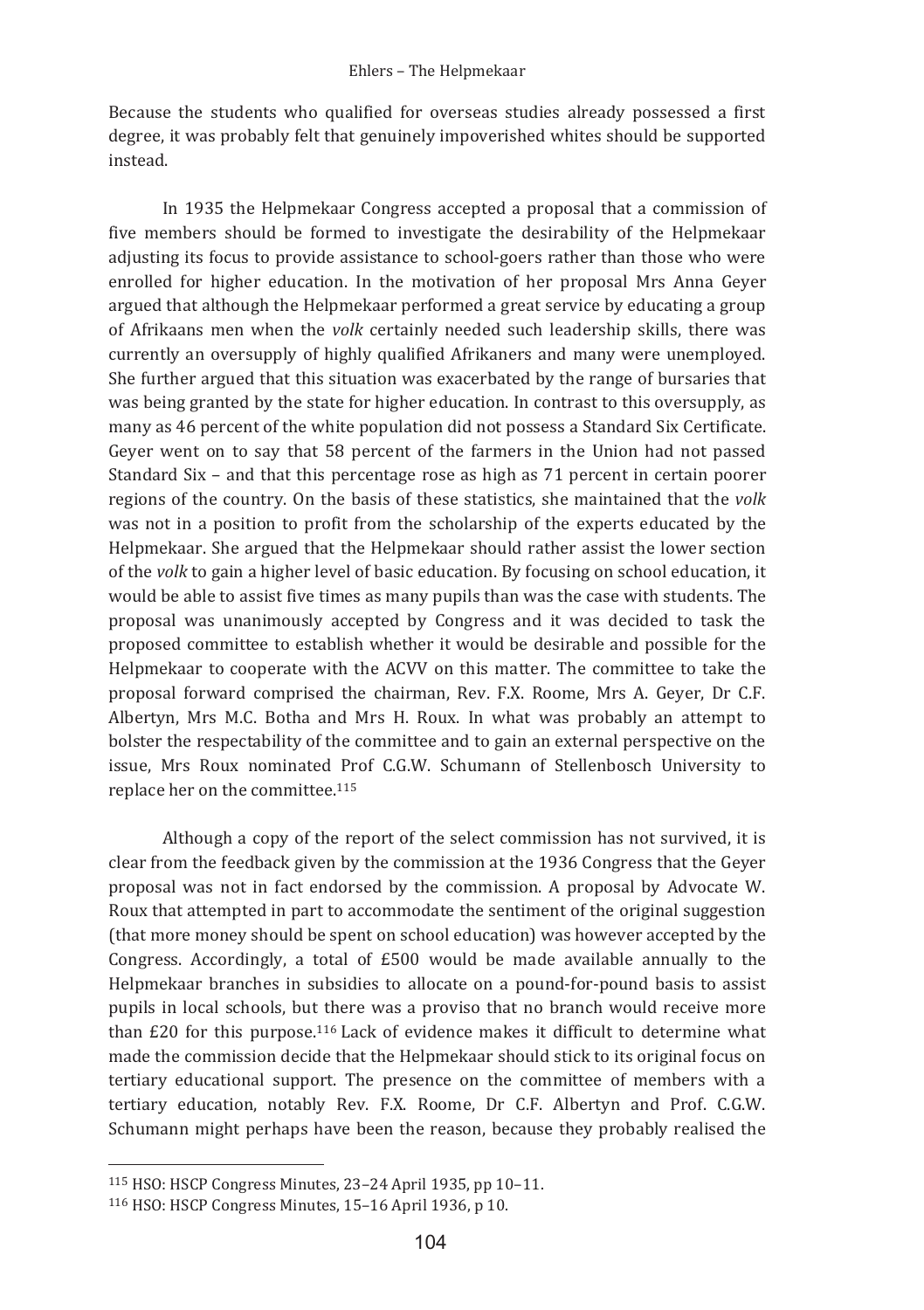value and credibility (not to mention respectability) of such education. The fact that C.G.W. Schumann owed his position at Stellenbosch University largely to the generous support of the Helpmekaar, might also have influenced the commission's findings.

The broader context of the motivation for the Gever proposal should also be taken into account. One of the major initiatives of the ACVV in the 1930s was to combat the tendency of white pupils to leave school at an early age. To drive these efforts the ACVV established a Standard Six Committee in 1932 of which Gever was an important driving force. The aim if this committee was to get as many pupils as possible to attend school up to Standard Six. Although the Helpmekaar was sympathetic towards the ACVV, abandoning its focus on tertiary education would have stripped them of the one defining characteristic/branding that differentiated its work from that of the ACVV. Against the background of an increasingly crowded and competitive Afrikaner cultural and welfare organisational environment, the sacrifice was probably too much to ask. The subsidy proposal was probably a compromise to retain the Helpmekaar's defining identity and to keep its relationship with the ACVV intact

Furthermore, changing urbanisation patterns gave rise to a move to question the Helpmekaar's focus on subsidising academic education. During the 1947 Congress the impact of Afrikaner urbanisation was demonstrated by a proposal put forward by the Port Elizabeth West branch that the Helpmekaar should also support the Afrikaner seun en -doater to gain technical and apprenticeship training. The argument was that taking such a step would also equip these young Afrikaners to take their rightful place in the industrial sector. Mr Burmeister, the Port Elizabeth representative, maintained that because the salaries received by apprentices were so meagre, many of them ended up as ordinary labourers because they could not make ends meet on an apprenticeship salary. However, the chairman gave the Congress the assurance that such applications had certainly not been rejected in the past and that the proposal should therefore be dismissed.<sup>117</sup> This suggestion did, however, reflect the concerns of newly urbanised areas with a high percentage of poor whites, such as was the case in Port Elizabeth

## The Helpmekaar as career counselling centre for the youth of the volk

In 1920 a proposal by the Victoria West branch that the Congress should nominate a committee to advise young people about study courses and institutions was accepted<sup>118</sup> and it was decided that the CC would serve in a career guidance capacity for students. Those who wished to take advantage of this assistance were advised to direct their inquiries to the secretary.<sup>119</sup> At a time when there were few student

<sup>&</sup>lt;sup>117</sup> HSO: HSCP Congress Minutes, 2-3 April 1947, p 9.

<sup>118</sup> HSO: HSCP Congress Minutes, 26-27 May 1920, pp 4, 5, 9, 10, 16.

<sup>&</sup>lt;sup>119</sup> HSO: HSCP Congress Minutes, 25-26 May 1921, Report of the Central Committee, p 4; HSO: HSCP Minute book, 28 June 1919 to 19 February 1921, Central Committee, 19 March 1921, p 3, By 1931 the CC found it necessary for the first time to refer to the administrative impact of the ever-growing number of students on the books of the Helpmekaar. By the end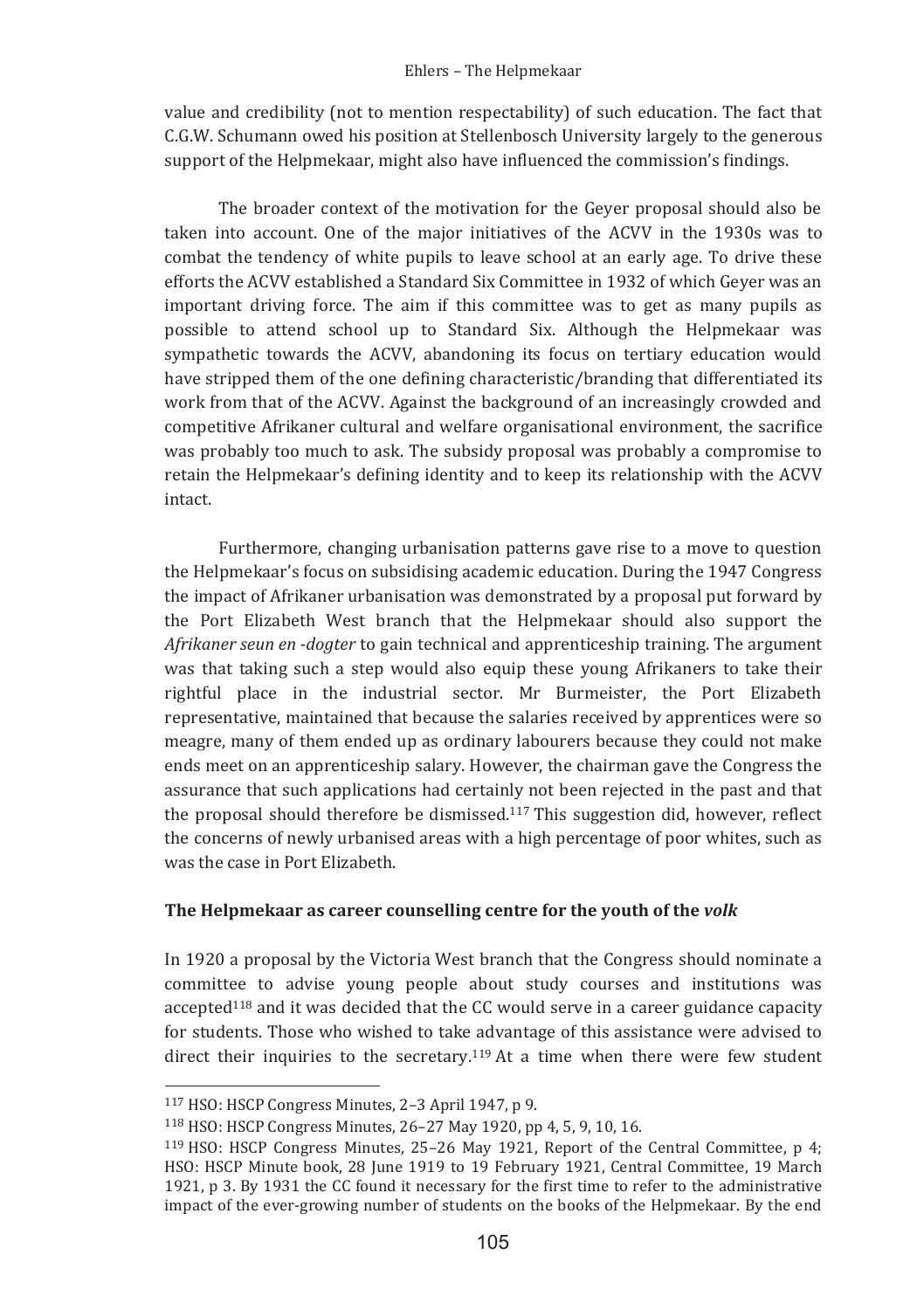counselling facilities available, the Helpmekaar central office<sup>120</sup> and its officials<sup>121</sup> duly became a centre providing students with assistance over and above the financial support they received. The Helpmekaar functioned as a "career guidance information centre" for scholars and students who were now able to enquire about courses, career opportunities and financing possibilities.<sup>122</sup>

In its annual report to the 1934 Congress the CC elaborated extensively on the close interactive relationship between the students and the Helpmekaar. It noted the expressions of gratitude and appreciation made by the vast majority of the students for the support they received.<sup>123</sup> In their relationship with the students the CC which was the "public face" of the Helpmekaar - did more than just allocate financial aid to students. In its ongoing correspondence with the students it also acted as guardians and engaged on a personal level with the unique circumstances of each student. In the process, friendship and reciprocal trust developed between the CC and the Helpmekaar's beneficiaries. Students were even referred to as "our sons and daughters". The CC was also imbued with a sense of satisfaction that the Helpmekaar could make this meaningful contribution to the education of the youth and gave the honour to God "from whom the Helpmekaar was born".<sup>124</sup>

This relationship between students and the Helpmekaar was particularly relevant for the first four decades of its existence – the years that coincided with the heyday of Afrikaner nationalism and ethnic mobilisation. For some students the Helpmekaar became a home away from home and accorded the Helpmekaar the

<sup>124</sup> HSO: HSCP Congress Minutes, 3-4 April 1934, Report of the Central Committee, p 3.

of 1930 the CC had 250 students who were in the process of repaying loans and 110 students were still actively studying. The personal attention that these students required and the correspondence that this generated increased the workload of the secretary and treasurer tremendously. The secretary periodically made use of an assistant secretary. The treasurer received an annual honorarium but was not a fulltime employee of the Helpmekaar. See HSO: HSCP Congress Minutes. 7-9 April 1931. Report of the Central Committee. p 3.

<sup>&</sup>lt;sup>120</sup> HSO: HSCP Minute Book, 3 July 1916 to 20 May 1919, Central Committee, 4 November 1916, p 24; HSO: HSCP Congress Minutes, 11-12 June 1917, Report of the Central Committee, p 3. These facilities were located in the Lloyds Building, Burg Street, Cape Town.

<sup>&</sup>lt;sup>121</sup> HSO: HSCP Minute Book, 3 July 1916 to 20 May 1919, Central Committee, 3 July 1916, p 5; 20 April 1918, p 105: HSO: HSCP Congress Minutes, 11-12 June 1917, Report of the Central Committee, p 3. The secretary was the only fulltime paid official and the treasurer received an annual honorarium.

<sup>&</sup>lt;sup>122</sup> HSO: HSCP Minute Book, 3 July 1916 to 20 May 1919, Central Committee, 14 December 1918, p 137; 8 March 1919, pp 151, 157; 5 April 1919, pp 164-165. The education department had no official career guidance system for most of the 1920s and 1930s. School principals provided informal advice to pupils on career guidance. In 1937 career guidance was introduced as a school subject for Standards 5 and 6. The first inspector of career guidance for learners was only introduced in April 1944. See C.R. Venter, "Ontwikkelingsrigtings in die Onderwys van Kaapland hoofsaaklik met betrekking tot sekondêre onderwys 1930-1958", PhD thesis, University of Stellenbosch, 1973, pp 467-468, 469.471.

<sup>&</sup>lt;sup>123</sup> For example: "Heartfelt thanks for your support. It not only enabled me to support myself but also my widowed mother and baby sister ... It is difficult for me to grasp that I am writing my last cheque to you this evening and want to thank you for your patience throughout all these years and especially for your love and compassion after my mother's death." See HSO: HSCP Congress Minutes. 3-4 April 1934. Report of the Central Committee, p 3.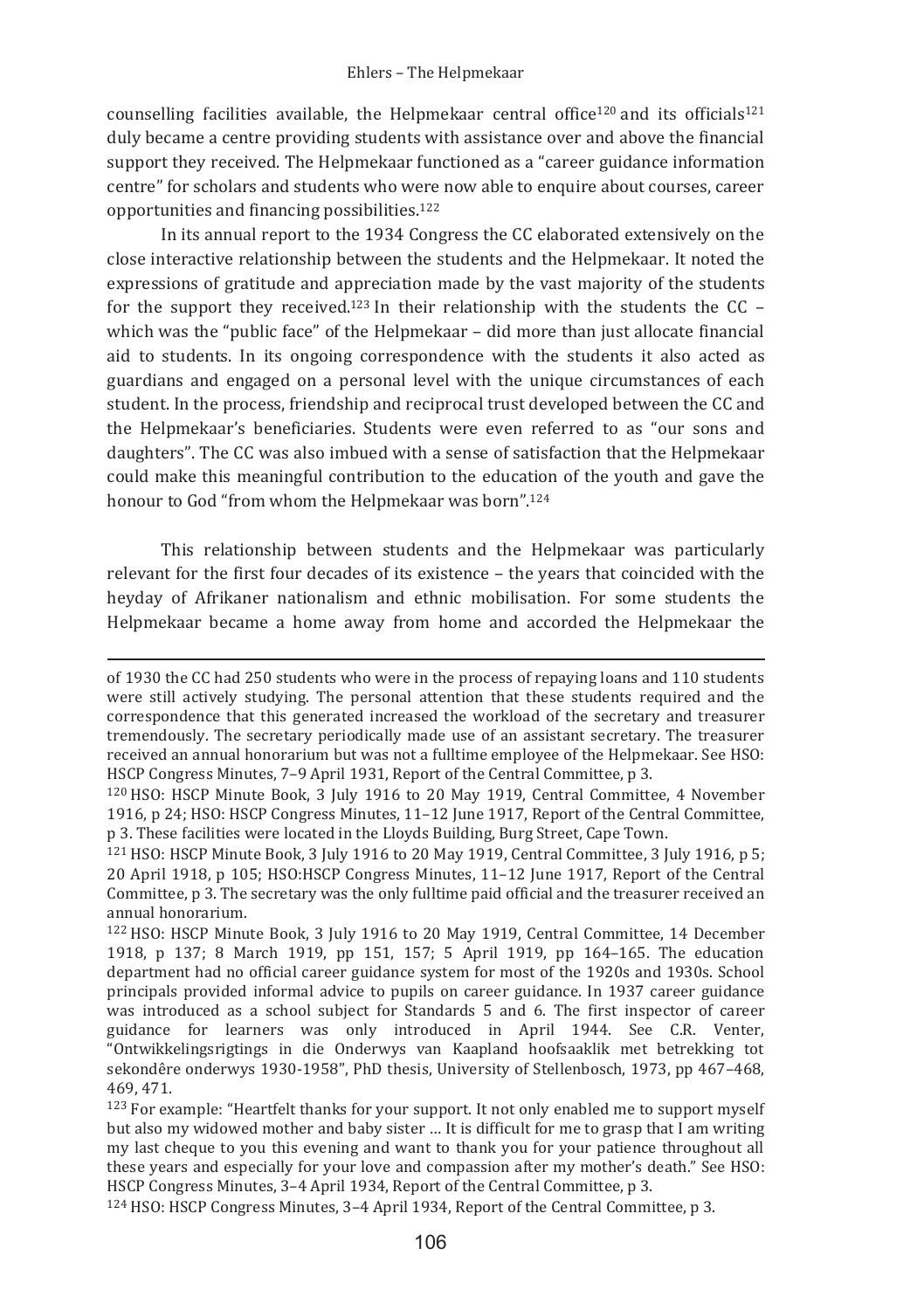status of an extended family; there was little evidence of dissenting voices. There is, however, some evidence that towards the 1960s, when the mesmerising, prescriptive ideological straitjacket of Afrikaner nationalism began to lose its grip on urbanised and increasingly consumer-orientated Afrikaners, the career counselling function of the Helpmekaar was resented by some students. Pieter-Dirk Uys who was awarded a Helpmekaar loan in 1969 recently related how the Helpmekaar "insisted"<sup>125</sup> that he take up a position at the SABC when he returned from his studies in Television and Film Technology at the London School of Film in 1972. Instead, he chose to break free of the restrictions placed upon him and joined the non-racial Space Theatre together with many other self-assured and "angry"<sup>126</sup> young people in Cape Town.

### Helpmekaar: Lobbyist for educational causes

By its close involvement in the education of the Afrikaner youth, the Helpmekaar shaped and challenged the history of education in the Cape Province for the half century after Union in 1910. The Helpmekaar acted as a lobbyist for educational causes by prodding the education authorities on the burning issues of the day. In the process the CC played a crucial role in addressing the calls to the relevant departments, meeting with officials such as the superintendent general of education in the Cape Province,  $127$  and following-up on responses from state departments. In the process the efforts and contributions of the Helpmekaar were met with appreciation and due recognition from authorities such as the Cape Provincial Administration and the Education Department.<sup>128</sup>

In his identification of the drivers for the introduction of state social assistance in the early 1920s. Seekings comes to the conclusion that the demand for this assistance "was supported by a broad coalition of white political actors", of which the National Party, "driven by a concern to reorder society"<sup>129</sup> according to their strategy of racial segregation, was the primary force. As a private lobbyist the Helpmekaar became an integral part of this broad coalition. The degree to which it was successful in the field of education is probably best demonstrated by the fact that one of the main reasons advanced for the decline and eventual demise of the Helpmekaar branch system in 1965, was the disappearance of the need for educational support of primary and secondary-level education. This came about as a result of the introduction of adequate free compulsory education by the state. In this regard the Helpmekaar - or at least its branch system - was a casualty of its own success.

<sup>&</sup>lt;sup>125</sup> "Die Hardste Baklei met Homself: Uys vir Lewenswerk Vereer", Die Burger, 22 June 2015, n 13.

<sup>126 &</sup>quot;Die Hardste Baklei met Homself: Uys vir Lewenswerk Vereer" Die Burger, 22 June 2015, p.  $13$ 

<sup>&</sup>lt;sup>127</sup> HSO: HSCP Minute Book, 21 May 1924 to 3 April 1928, Central Committee, 28 October 1925. pp 103-104.

<sup>&</sup>lt;sup>128</sup> HSO: HSCP Congress Minutes, 23-24 April 1935, Report of the Central Committee, p 3.

<sup>&</sup>lt;sup>129</sup> Seekings, "Not a Single White Person", pp 378-379.